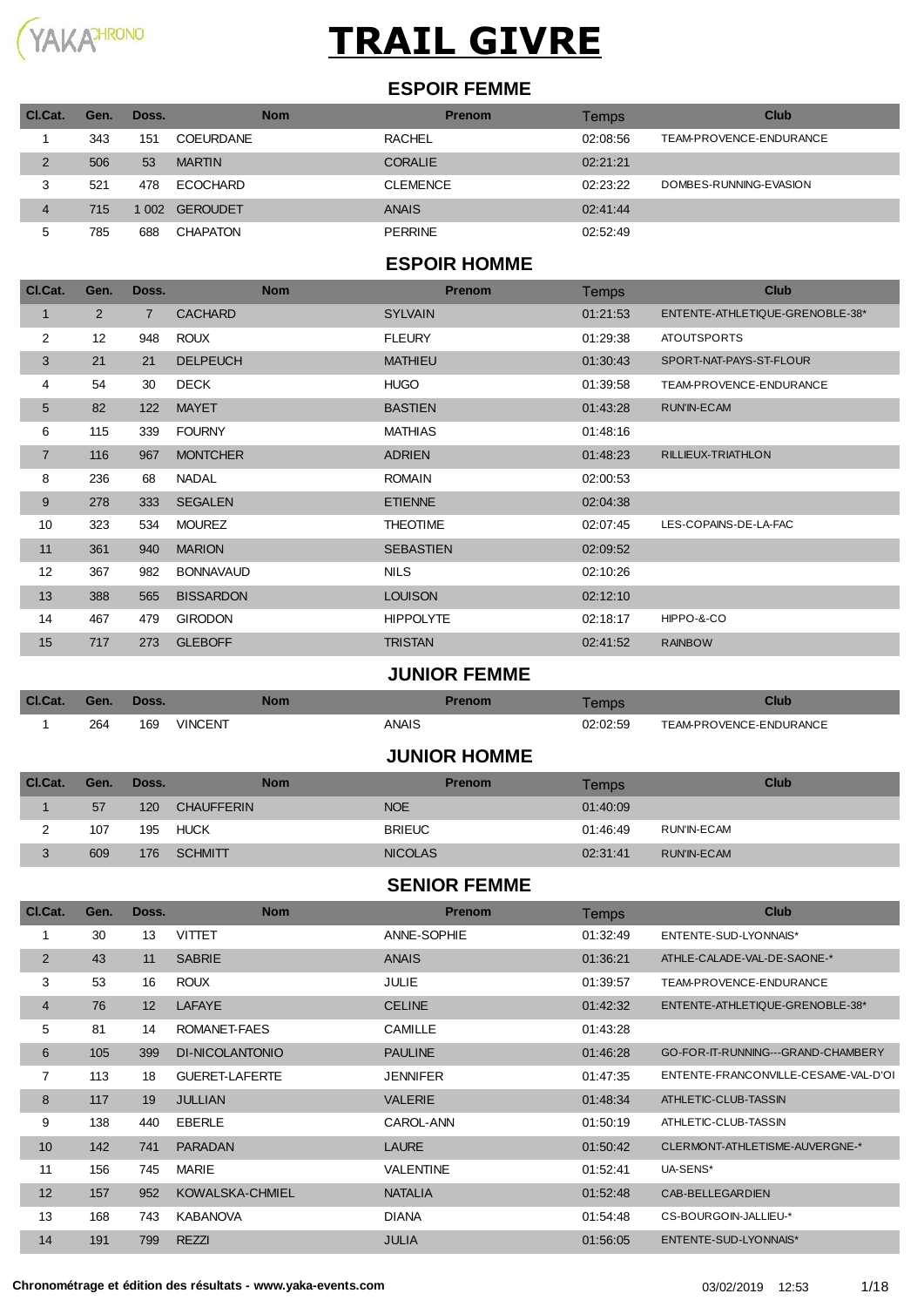

| 15 | 193 | 326   | <b>BESSON</b>         | <b>MANON</b>     | 01:56:19 | ATHLEFORM42                     |
|----|-----|-------|-----------------------|------------------|----------|---------------------------------|
| 16 | 211 | 898   | <b>KAPPLER</b>        | <b>CHLOE</b>     | 01:57:53 | TAILLEFER-TRAIL-TEAM            |
| 17 | 216 | 149   | <b>GARCIA-ORDONEZ</b> | MAHAUT           | 01:58:22 |                                 |
| 18 | 222 | 119   | <b>BOVET</b>          | <b>LAURE</b>     | 01:59:01 |                                 |
| 19 | 257 | 526   | <b>EMELINE</b>        | <b>BONIN</b>     | 02:02:41 |                                 |
| 20 | 275 | 222   | <b>ALLES</b>          | <b>DELPHINE</b>  | 02:04:19 | SALLANCHES-PASSY-AC             |
| 21 | 291 | 692   | <b>BERNARD</b>        | <b>CLAIRE</b>    | 02:05:37 |                                 |
| 22 | 317 | 555   | <b>HITTOUCHE</b>      | <b>SABRINA</b>   | 02:07:22 | DECINES-MEYZIEU-ATHLETISME*     |
| 23 | 340 | 217   | <b>BLANCHET</b>       | <b>ALICIA</b>    | 02:08:49 | SALLANCHES-PASSY-AC             |
| 24 | 378 | 444   | <b>MARGRAFF</b>       | <b>LEA</b>       | 02:11:15 |                                 |
| 25 | 386 | 814   | <b>JOLY</b>           | <b>AGNES</b>     | 02:11:55 | COUREURS-DU-MONDE-EN-ISERE*     |
| 26 | 409 | 249   | <b>CHIARIGLIONE</b>   | <b>PAULINE</b>   | 02:13:45 | CA-AJACCIO                      |
| 27 | 416 | 177   | <b>NICOLAS</b>        | <b>ELODIE</b>    | 02:14:21 | ATHLETISME-LOZERE-*             |
| 28 | 458 | 175   | <b>FRETTE</b>         | <b>LESLIE</b>    | 02:17:47 | SALLANCHES-PASSY-AC             |
| 29 | 470 | 114   | <b>ROUSSET</b>        | <b>MORGANE</b>   | 02:18:20 | ENTENTE-ATHLETIQUE-GRENOBLE-38* |
| 30 | 486 | 154   | <b>DELEMAZURE</b>     | <b>LOUISE</b>    | 02:19:51 | TAILLEFER-TRAIL-TEAM            |
| 31 | 522 | 720   | TRAPEAU               | ESTELLE          | 02:23:27 | DOMBES-RUNNING-EVASION          |
| 32 | 525 | 559   | <b>NALLET</b>         | <b>LAURA</b>     | 02:23:40 | LYON-ATHLETISME*                |
| 33 | 546 | 374   | JOUAN                 | SARAH            | 02:25:57 | DECINES-MEYZIEU-ATHLETISME*     |
| 34 | 568 | 372   | <b>SAPALY</b>         | <b>MARION</b>    | 02:27:34 | <b>DRAGONFLY</b>                |
| 35 | 573 | 1 044 | MARIE                 | <b>JESSICA</b>   | 02:27:55 | AAA-DU-LYONNAIS                 |
| 36 | 577 | 931   | <b>QUINSON</b>        | <b>LUCIE</b>     | 02:28:14 |                                 |
| 37 | 586 | 645   | MONTESINOS-CHARVET    | <b>STEPHANIE</b> | 02:28:50 | BORD2RUN                        |
| 38 | 595 | 917   | <b>LAUNOY</b>         | <b>LAURIE</b>    | 02:30:06 | <b>LES-CINDRES</b>              |
| 39 | 599 | 487   | <b>CHANTIN</b>        | <b>MARJORIE</b>  | 02:30:26 | CS-BOURGOIN-JALLIEU-*           |
| 40 | 600 | 684   | <b>SPAGNESI</b>       | <b>ALICE</b>     | 02:30:28 |                                 |
| 41 | 604 | 808   | <b>BONNEAU</b>        | <b>LISE</b>      | 02:30:52 | ENTENTE-OUEST-LYONNAIS          |
| 42 | 627 | 621   | <b>MICHONDARD</b>     | <b>JULIE</b>     | 02:32:52 | WGTN-TH-CREW                    |
| 43 | 631 | 723   | <b>COLIN</b>          | <b>MARION</b>    | 02:32:59 |                                 |
| 44 | 635 | 949   | <b>RAMBEAU</b>        | <b>ADELINE</b>   | 02:33:04 |                                 |
| 45 | 644 | 834   | ANSELME               | ANAIS            | 02:33:29 |                                 |
| 46 | 649 | 250   | <b>COGNARD</b>        | <b>MARIE</b>     | 02:34:06 |                                 |
| 47 | 660 | 696   | ANCENAY               | <b>ADELINE</b>   | 02:35:28 |                                 |
| 48 | 662 | 714   | LE-LANN               | <b>GAELLE</b>    | 02:35:32 |                                 |
| 49 | 673 | 323   | <b>SURUGUE</b>        | <b>FLORIANE</b>  | 02:37:09 |                                 |
| 50 | 676 |       | 1014 CROISAT          | <b>MARION</b>    | 02:38:03 |                                 |
| 51 | 683 | 481   | MEKLAT                | <b>FEYROUZE</b>  | 02:38:36 | ENTENTE-OUEST-LYONNAIS          |
| 52 | 732 | 726   | <b>BELIN</b>          | <b>PAULINE</b>   | 02:43:40 |                                 |
| 53 | 734 |       | 1 007 RETHORE         | AMELIE           | 02:44:53 |                                 |
| 54 | 741 | 783   | <b>KAMOTESOVA</b>     | <b>DARIA</b>     | 02:45:38 |                                 |
| 55 | 744 | 807   | MAIRET                | <b>CECILE</b>    | 02:45:42 |                                 |
| 56 | 756 |       | 1 030 FAVRE           | MARIE-MYRIAM     | 02:46:33 | ATHLE-CALADE-VAL-DE-SAONE-*     |
| 57 | 759 | 309   | MAITRET               | <b>VIRGINIE</b>  | 02:46:54 | MC-TEAM                         |
| 58 | 764 | 937   | <b>DUBOISSET</b>      | <b>STEPHANIE</b> | 02:48:42 | FREE-RUNNERS-LE-CLUB            |
| 59 | 769 | 707   | <b>BEAULAT</b>        | <b>ALICE</b>     | 02:49:22 |                                 |
| 60 | 778 | 859   | SOUVIGNET             | <b>SOLENE</b>    | 02:51:00 |                                 |
| 61 | 789 | 299   | <b>CHAPELLE</b>       | <b>AURELIE</b>   | 02:52:52 |                                 |
| 62 | 802 | 520   | <b>JAMET</b>          | <b>CAROLE</b>    | 02:55:16 |                                 |
| 63 | 805 | 227   | <b>PONCHON</b>        | CAROLE           | 02:55:51 |                                 |
| 64 | 806 | 871   | <b>BARAN</b>          | <b>CHRISTIE</b>  | 02:55:55 | TRAIL-ENTRE-ELLES               |
| 65 | 822 | 667   | <b>BERNHARD</b>       | MARIE-ANNE       | 02:58:38 |                                 |
|    |     |       |                       |                  |          |                                 |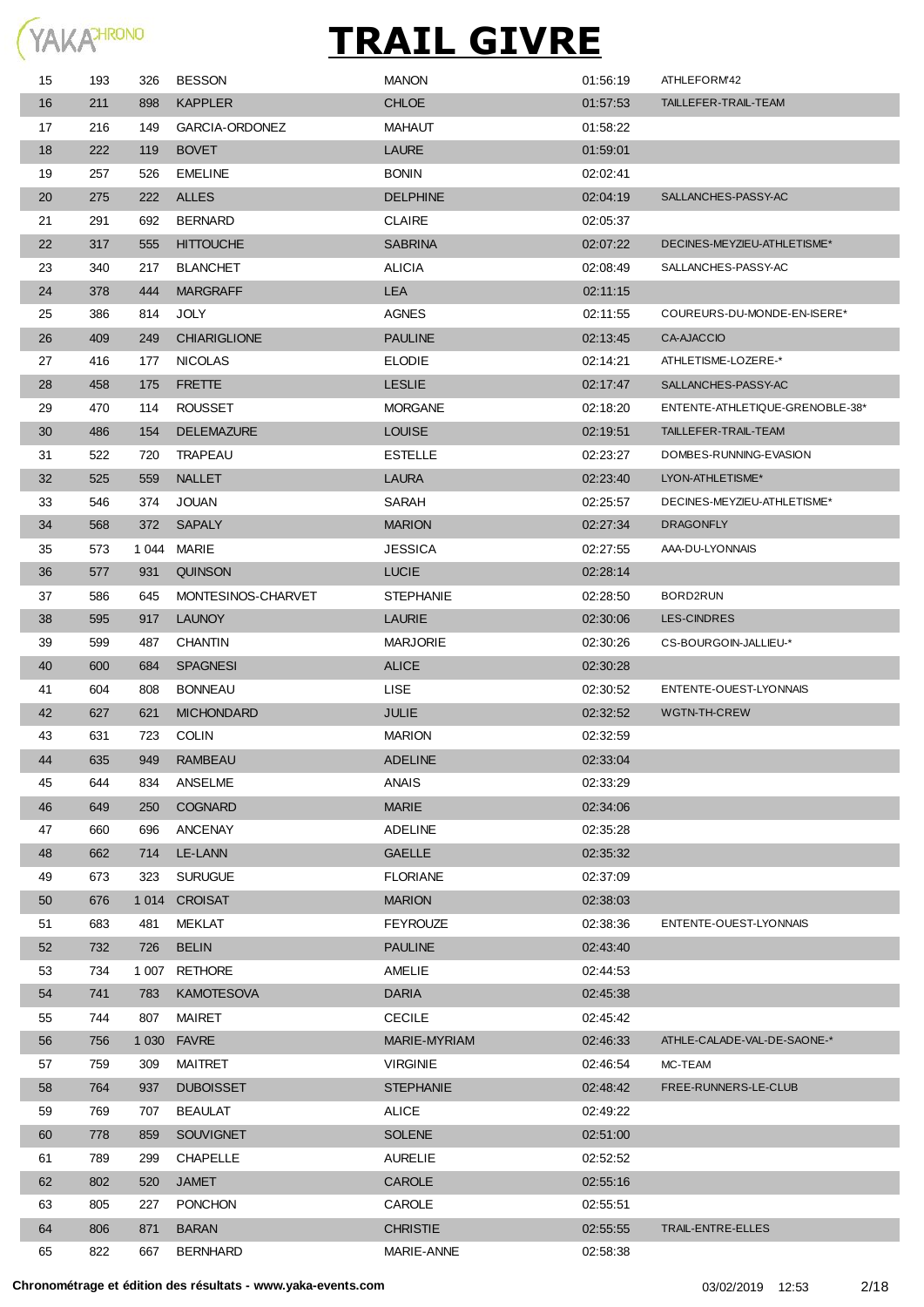

| 66 | 833 | 404 | <b>AUDOUIN</b>  | <b>ALIZEE</b>  | 03:03:03 | <b>TEAM-AUDOUIN</b> |
|----|-----|-----|-----------------|----------------|----------|---------------------|
| 67 | 834 | 670 | <b>FRANCART</b> | <b>PAULINE</b> | 03:03:06 |                     |
| 68 | 836 | 111 | <b>SIMON</b>    | <b>LAURA</b>   | 03:03:07 | AAA-DU-LYONNAIS     |
| 69 | 846 | 564 | CORNILLON       | <b>AURELIE</b> | 03:06:29 | MC-TEAM             |
| 70 | 862 | 81  | <b>MARTIN</b>   | <b>ANAIS</b>   | 03:31:13 |                     |
| 71 | 863 | 600 | BATAILLON       | <b>ANAIS</b>   | 03:33:20 |                     |

#### **SENIOR HOMME**

| CI.Cat.        | Gen.           | Doss.        | <b>Nom</b>          | <b>Prenom</b>       | Temps    | <b>Club</b>                          |
|----------------|----------------|--------------|---------------------|---------------------|----------|--------------------------------------|
| $\mathbf{1}$   | $\mathbf{1}$   | $\mathbf{1}$ | <b>MEYSSAT</b>      | <b>EMMANUEL</b>     | 01:21:24 | ATHLETIC-CLUB-TASSIN                 |
| 2              | 3              | 31           | <b>BEGNIS</b>       | KEVIN               | 01:23:38 | ATHLE-92*                            |
| 3              | $\overline{4}$ | 2            | <b>BIZET</b>        | <b>IVAN</b>         | 01:24:05 | COUREURS-DU-MONDE-EN-ISERE*          |
| 4              | 5              | 22           | <b>DURANCE</b>      | <b>CLEMENT</b>      | 01:24:56 |                                      |
| 5              | 6              | 3            | <b>FERNANDES</b>    | <b>LUDVIK</b>       | 01:25:44 | CS-BOURGOIN-JALLIEU-*                |
| 6              | 7              | 8            | <b>ALTMEYER</b>     | <b>HUGO</b>         | 01:25:50 | TEAM-SCOTT-FRANCE                    |
| $\overline{7}$ | 8              | 963          | <b>CHAUME</b>       | <b>LUCAS</b>        | 01:26:56 | ENTENTE-SUD-LYONNAIS*                |
| 8              | 9              | 1 0 1 2      | PASSELAIGUE         | <b>JULIEN</b>       | 01:28:54 | ATHLETIC-CLUB-TASSIN                 |
| 9              | 10             | 729          | <b>LOCATELLI</b>    | <b>BAPTISTE</b>     | 01:29:11 |                                      |
| 10             | 11             | 24           | <b>LAUDIER</b>      | <b>EDOUARD</b>      | 01:29:17 | TEAM-PROVENCE-ENDURANCE              |
| 11             | 14             | 878          | <b>DOMANICO</b>     | <b>BAPTISTE</b>     | 01:30:13 | <b>SA-AUTUN</b>                      |
| 12             | 15             | 974          | ADAM                | <b>ROMAIN</b>       | 01:30:19 | AS-AIX-LES-BAINS*                    |
| 13             | 16             | 800          | <b>GOMES</b>        | <b>ANTHONY</b>      | 01:30:26 | ENTENTE-SUD-LYONNAIS*                |
| 14             | 17             | 32           | <b>BRUNET</b>       | JULIEN              | 01:30:29 | TEAM-PROVENCE-ENDURANCE              |
| 15             | 18             | 142          | <b>GIRY</b>         | <b>SYLVAIN</b>      | 01:30:34 | TAILLEFER-TRAIL-TEAM                 |
| 16             | 19             | 850          | <b>DUPRAZ</b>       | <b>BENOIT</b>       | 01:30:34 | TETE-D'OR-RUNNERS                    |
| 17             | 20             | 1 0 4 9      | <b>JEANJEAN</b>     | <b>DAMIEN</b>       | 01:30:35 | GO-FOR-IT-RUNNING---GRAND-CHAMBERY   |
| 18             | 22             | 5            | <b>CHASSAGNE</b>    | <b>BAPTISTE</b>     | 01:30:53 | TEAM-MATRYX                          |
| 19             | 23             | 37           | <b>LIGIER</b>       | <b>BENOIT</b>       | 01:31:10 | ATHLE-CALADE-VAL-DE-SAONE-*          |
| 20             | 24             | 788          | <b>GERBE</b>        | <b>FLORIAN</b>      | 01:31:16 | ASPTT-CLERMONT-ATHLETISME            |
| 21             | 25             | 848          | <b>DEQUEUDRE</b>    | <b>ALBAN</b>        | 01:31:32 | TETE-D'OR-RUNNERS                    |
| 22             | 26             | 975          | <b>VIOLLE</b>       | ALEXANDRE           | 01:31:33 | RANDO-TRAIL-MAURIAC                  |
| 23             | 27             | 1 0 5 3      | <b>RENDA</b>        | <b>DOMINIQUE</b>    | 01:31:52 | TERRE-DE-RUNNING-CRAPONNE/COMPRES    |
| 24             | 28             | 1 0 4 5      | <b>DAVID</b>        | <b>BENJAMIN</b>     | 01:32:10 | 2EP                                  |
| 25             | 29             | 879          | <b>HECQUET</b>      | <b>STEPHANE</b>     | 01:32:24 | CLERMONT-ATHLETISME-AUVERGNE-*       |
| 26             | 31             | 6            | <b>GARRIVIER</b>    | <b>THIBAUT</b>      | 01:32:55 | ENTENTE-SUD-LYONNAIS*                |
| 27             | 34             | 753          | <b>INARD</b>        | <b>JORDAN</b>       | 01:33:49 | COUREURS-DU-MONDE-EN-ISERE*          |
| 28             | 35             | 137          | <b>CHOUCHOU</b>     | <b>ADRIEN</b>       | 01:33:50 |                                      |
| 29             | 36             | 150          | DELMI-DEYIRMENDJIAN | <b>NICOLAS</b>      | 01:34:25 | TEAM-PROVENCE-ENDURANCE              |
| 30             | 37             | 26           | <b>RUSSIER</b>      | <b>FABIEN</b>       | 01:34:31 | ATHLETIC-CLUB-TASSIN                 |
| 31             | 38             | 451          | <b>PERRIER</b>      | <b>NICOLAS</b>      | 01:34:39 | TRAILEURS-DES-MONTS-D'OR-/-RUNNING-P |
| 32             | 39             | 434          | ALARCON             | <b>DIEGO</b>        | 01:34:51 | AS-CALUIRE-ET-CUIRE                  |
| 33             | 40             |              | 1 060 VALOUR        | PAUL-HENRI          | 01:34:51 | AC-ONDAINE-FIRMINY                   |
| 34             | 41             | 27           | <b>CHAMEL</b>       | <b>GABRIEL</b>      | 01:35:07 | ATHLETIC-CLUB-TASSIN                 |
| 35             | 44             | 133          | <b>REYNET</b>       | <b>NICOLAS</b>      | 01:36:43 | ATHLETIC-CLUB-TASSIN                 |
| 36             | 45             | 179          | <b>O'MAHONY</b>     | WANDRILLE           | 01:36:47 | EVREUX-AC-*                          |
| 37             | 46             | 865          | <b>BREILLAD</b>     | <b>SIMON</b>        | 01:37:32 |                                      |
| 38             | 47             | 257          | <b>MOULIN</b>       | <b>BAPTISTE</b>     | 01:37:33 | BORDEAUX-ATHLE*                      |
| 39             | 48             | 36           | <b>GIRARD</b>       | <b>CLEMENT</b>      | 01:37:41 | ATHLETIC-CLUB-TASSIN                 |
| 40             | 49             | 23           | <b>BERTRAND</b>     | SEBASTIEN           | 01:37:49 | ATHLETIC-CLUB-TASSIN                 |
| 41             | 52             | 28           | <b>JEGOU</b>        | <b>AURELIEN</b>     | 01:39:41 | TEAM-12                              |
| 42             | 56             |              | 1 057 SAINT-POL     | <b>MARC-ANTOINE</b> | 01:40:06 |                                      |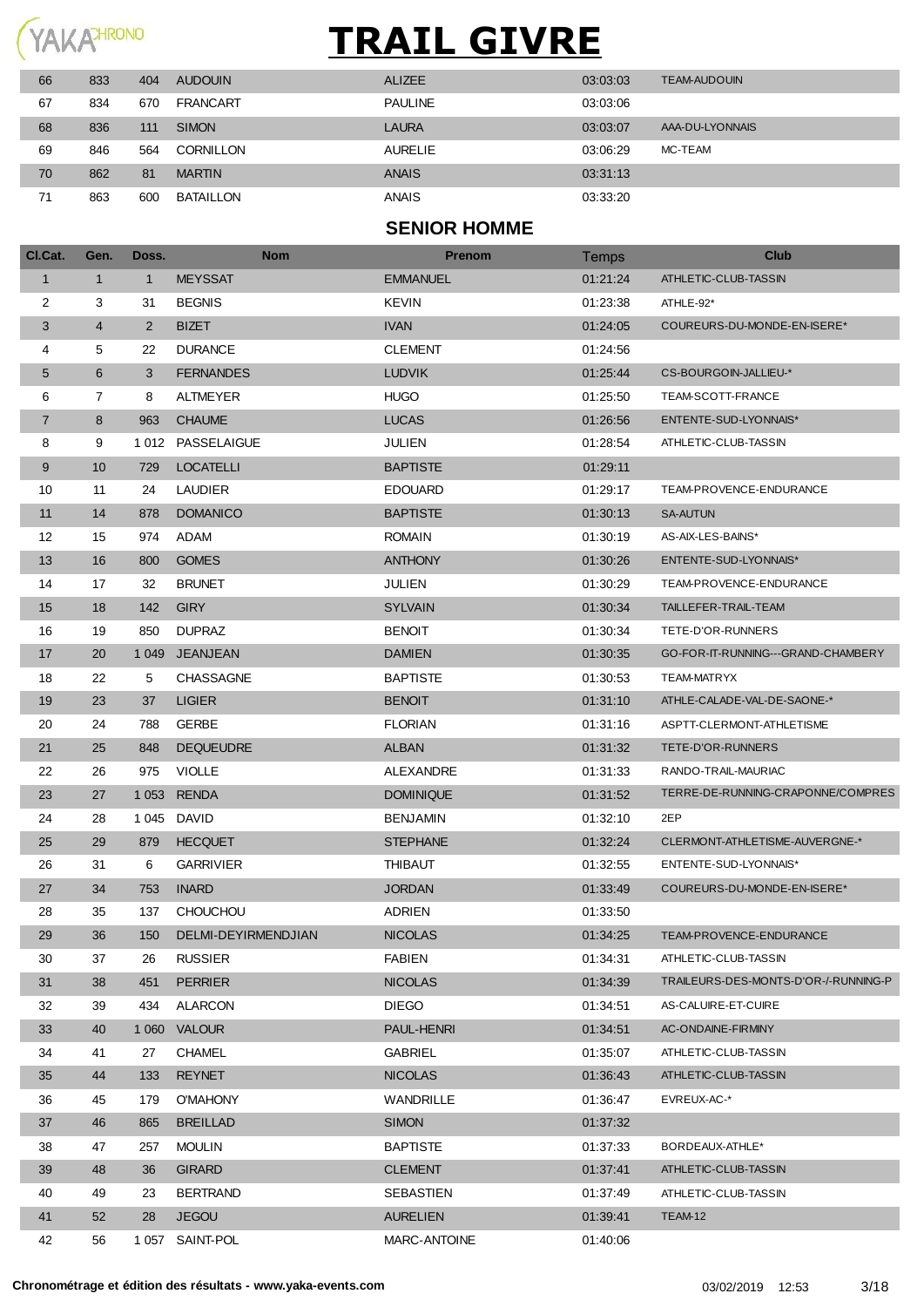

| 43 | 58  | 593     | <b>TAVERNIER</b>  | <b>ALEXANDRE</b>  | 01:40:10 | TEAM-TRAIL-DES-CONCHES      |
|----|-----|---------|-------------------|-------------------|----------|-----------------------------|
| 44 | 59  | 756     | <b>FRANCOIS</b>   | <b>LOIC</b>       | 01:40:15 | US-OYONNAX                  |
| 45 | 60  | 34      | <b>BARNAVON</b>   | <b>QUENTIN</b>    | 01:40:42 | ATHLE-CALADE-VAL-DE-SAONE-* |
| 46 | 62  | 866     | PETIT             | <b>JOHANN</b>     | 01:40:59 | AS-RISPOLI-VILLEURBANNE     |
| 47 | 65  | 861     | <b>PARIS</b>      | <b>REMI</b>       | 01:41:45 | LES-FURETS-D-EIFFAGE        |
| 48 | 66  | 604     | <b>POLOME</b>     | <b>ELLIOT</b>     | 01:41:47 | AS-PORTO-VECCHIO-ATHLETISME |
| 49 | 67  | 59      | <b>KEDOCHIM</b>   | <b>LOIS</b>       | 01:41:47 |                             |
| 50 | 69  | 742     | <b>PERIGNON</b>   | <b>VINCENT</b>    | 01:42:02 |                             |
| 51 | 70  | 770     | <b>PANOZZO</b>    | <b>JIMMY</b>      | 01:42:09 | TETE-D'OR-RUNNERS           |
| 52 | 71  | 571     | <b>BOY</b>        | <b>LUDOVIC</b>    | 01:42:11 | SAONE-MONT-D'OR-NATURE      |
| 53 | 73  | 182     | <b>DEBONO</b>     | <b>EMILIEN</b>    | 01:42:23 |                             |
| 54 | 75  | 1 0 1 6 | PESSELON          | <b>BRIEUC</b>     | 01:42:31 | TERRE-DE-RUNNING-CRAPONNE   |
| 55 | 79  | 744     | <b>MAS</b>        | <b>NICOLAS</b>    | 01:43:17 | TARN-SUD-ATHLETISME*        |
| 56 | 80  | 38      | <b>SENECHAL</b>   | <b>NICOLAS</b>    | 01:43.27 | ATHLE-CALADE-VAL-DE-SAONE-* |
| 57 | 84  | 256     | <b>BALBERINI</b>  | <b>ANTHONY</b>    | 01:43:54 |                             |
| 58 | 85  | 118     | <b>CHAUFFERIN</b> | <b>ARTHUR</b>     | 01:44:06 |                             |
| 59 | 87  |         | 1000 BARRALON     | <b>ELOI</b>       | 01:44:16 | EA-BOURG-EN-BRESSE*         |
| 60 | 88  | 112     | <b>LUSINIER</b>   | <b>MARTIN</b>     | 01:44:20 | BEAUMONT-ATHLETIQUE-CLUB    |
| 61 | 89  | 153     | <b>PROUHEZE</b>   | <b>JULIEN</b>     | 01:44:21 | BEAUMONT-ATHLETIQUE-CLUB    |
| 62 | 91  | 506     | <b>COQUARD</b>    | <b>STEPHANE</b>   | 01:44:37 |                             |
| 63 | 92  | 174     | <b>TSIKIS</b>     | <b>PIERRE</b>     | 01:44:41 | SALLANCHES-PASSY-AC         |
| 64 | 93  | 805     | <b>PELISSIER</b>  | <b>FABIEN</b>     | 01:44:45 |                             |
| 65 | 96  | 894     | <b>BOURGEY</b>    | <b>FLORIAN</b>    | 01:44:56 |                             |
| 66 | 97  | 393     | <b>FERRIER</b>    | <b>GUILLAUME</b>  | 01:44:58 | DECINES-MEYZIEU-ATHLETISME* |
| 67 | 98  | 700     | <b>GARDIN</b>     | <b>REMI</b>       | 01:45:14 |                             |
| 68 | 99  | 681     | <b>RUBELLIN</b>   | OLIVIER           | 01:45:20 |                             |
| 69 | 100 | 293     | <b>SADOT</b>      | <b>JULIEN</b>     | 01:45:25 | SALLANCHES-PASSY-AC         |
| 70 | 102 | 597     | PILLET            | <b>BENOIT</b>     | 01:45:58 | TEAM-TRAIL-DES-CONCHES      |
| 71 | 103 | 594     | <b>MICHEL</b>     | <b>MATHIEU</b>    | 01:46:15 | TEAM-TRAIL-DES-CONCHES      |
| 72 | 104 | 874     | <b>FERNANDEZ</b>  | <b>VINCENT</b>    | 01:46:17 | AL-ECHIROLLES               |
| 73 | 106 | 303     | <b>GARCIA</b>     | <b>DAVID</b>      | 01:46:43 | SALLANCHES-PASSY-AC         |
| 74 | 108 | 920     | <b>PERRIN</b>     | <b>ANTOINE</b>    | 01:46:53 |                             |
| 75 | 109 | 811     | <b>COLONNA</b>    | <b>XAVIER</b>     | 01:46:57 | ATHLE-NIMES-30              |
| 76 | 110 | 284     | <b>DIEBRA</b>     | <b>CEDRIC</b>     | 01:47:19 | BUENO-SPORT                 |
| 77 | 111 | 147     | <b>PROTHERY</b>   | JEAN-PHILIPPE     | 01:47:21 |                             |
| 78 | 112 | 87      | VASSAL            | SEBASTIEN         | 01:47:34 | DECINES-MEYZIEU-ATHLETISME* |
| 79 | 114 | 860     | <b>MORELLO</b>    | <b>YANN</b>       | 01:47:54 | TEAM-PROVENCE-ENDURANCE     |
| 80 | 118 | 1 037   | ZUNEDA-MUGA       | <b>EFRAIN</b>     | 01:48:38 |                             |
| 81 | 119 | 608     | <b>HIERRY</b>     | <b>ADRIEN</b>     | 01:48:42 | TEAM-PERFORMANCE            |
| 82 | 122 |         | 1056 THIOLLIER    | PIERRE-ALEXIS     | 01:48:56 |                             |
| 83 | 124 | 815     | <b>BARBARIN</b>   | <b>GUILLAUME</b>  | 01:49:18 | AMBERIEU-MARATHON           |
| 84 | 125 | 355     | <b>JOLYCLER</b>   | <b>HUBERT</b>     | 01:49:19 | GA-HAUT-SAONOIS-(FC)        |
| 85 | 126 | 1 0 3 5 | LEBRAT            | <b>DAVID</b>      | 01:49:20 |                             |
| 86 | 127 | 124     | <b>CAMPOURCY</b>  | <b>ROMAIN</b>     | 01:49:23 | SOTRAILLYON                 |
| 87 | 131 | 548     | <b>LEMERLE</b>    | <b>CHRISTOPHE</b> | 01:49:36 | TEAM-PROVENCE-ENDURANCE     |
| 88 | 133 | 212     | LANDAIS           | <b>JOHNNY</b>     | 01:49:49 | CA-AJACCIO                  |
| 89 | 137 | 354     | <b>CHALENCON</b>  | <b>FLORIAN</b>    | 01:50:10 | CS-BOURGOIN-JALLIEU-*       |
| 90 | 139 | 1 0 5 5 | <b>TACQUARD</b>   | WILFRIED          | 01:50:21 | ATHLETIC-CLUB-TASSIN        |
| 91 | 141 | 388     | <b>GAZILLOT</b>   | <b>FABIEN</b>     | 01:50:25 | GA-HAUT-SAONOIS-(FC)        |
| 92 | 143 | 702     | <b>PERREUSE</b>   | <b>CEDRIC</b>     | 01:51:04 |                             |
| 93 | 145 | 972     | <b>BLANC</b>      | <b>ETIENNE</b>    | 01:51:17 |                             |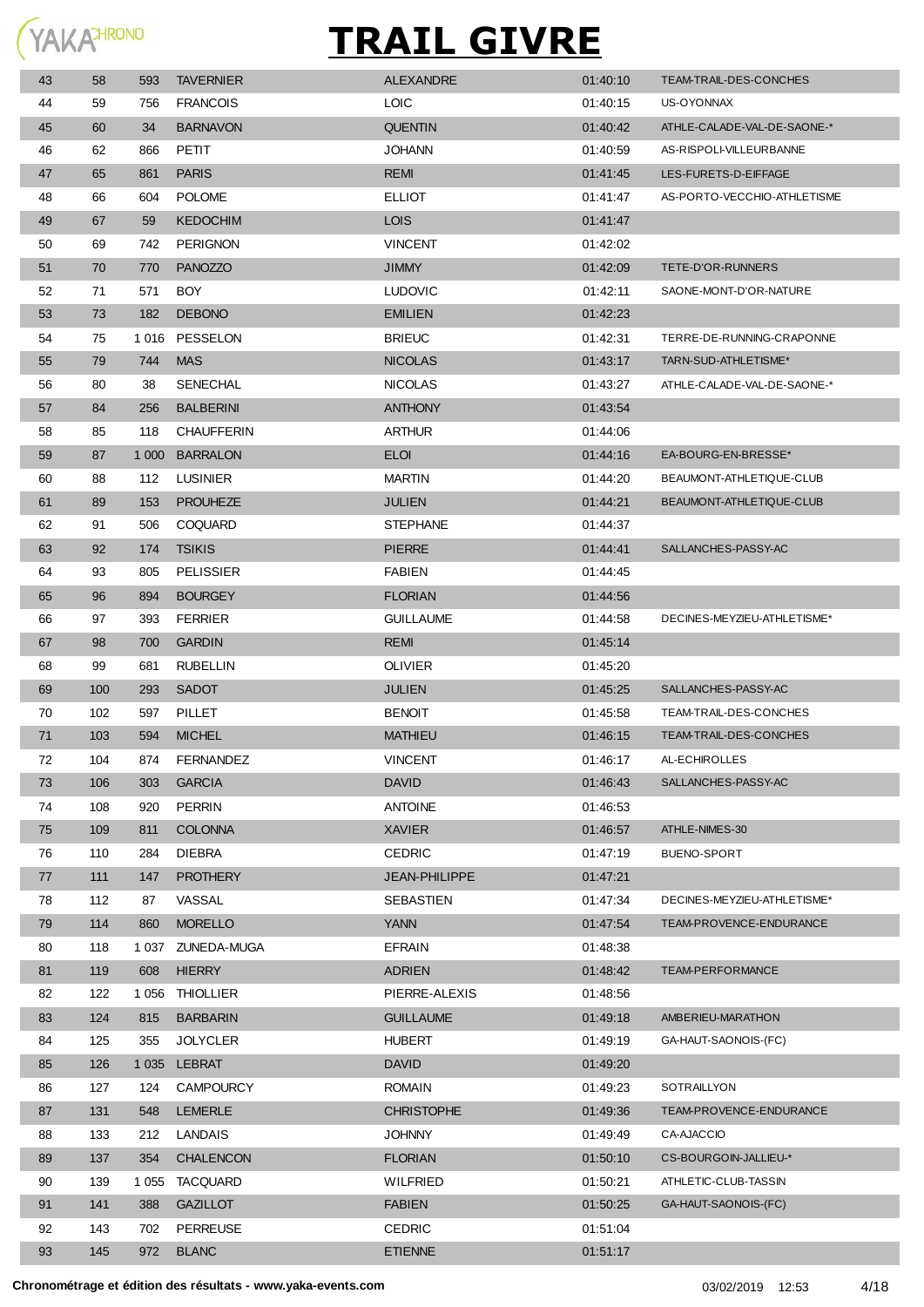

| 94  | 146 | 152     | <b>BERNAUDON</b>   | <b>SYLVAIN</b>       | 01:51:33 | <b>TAHARUMARASSSSSSSSSS</b>         |
|-----|-----|---------|--------------------|----------------------|----------|-------------------------------------|
| 95  | 147 | 573     | <b>COULOT</b>      | <b>MATHIEU</b>       | 01:51:41 | ASPTT-ORLEANS                       |
| 96  | 148 | 427     | <b>MORENT</b>      | <b>ADRIEN</b>        | 01:51:57 | CLUB-26-ALLAN                       |
| 97  | 151 | 762     | <b>LOGEL</b>       | <b>LOIC</b>          | 01:52:16 | MJC-MONPLAISIR-TRAIL                |
| 98  | 152 | 709     | <b>PONTILLE</b>    | <b>HUGO</b>          | 01:52:17 |                                     |
| 99  | 155 | 749     | <b>GIFFON</b>      | <b>EDOUARD</b>       | 01:52:38 |                                     |
| 100 | 160 | 403     | <b>PROUSTEAU</b>   | MATTHIEU             | 01:53:10 | COURIR-A-LYON                       |
| 101 | 162 | 953     | <b>REYMOND</b>     | <b>JULIEN</b>        | 01:54:11 | <b>BEAUJOLAIS-RUNNERS</b>           |
| 102 | 163 | 912     | <b>ERNST</b>       | <b>AURELIEN</b>      | 01:54:15 | <b>ASM-RUNNING</b>                  |
| 103 | 165 | 511     | <b>ADELHANOFF</b>  | <b>IGOR</b>          | 01:54:34 |                                     |
| 104 | 169 | 441     | REMY               | <b>FLORENT</b>       | 01:54:53 | GA-HAUT-SAONOIS-(FC)                |
| 105 | 171 | 544     | <b>CORTES</b>      | <b>GUILLAUME</b>     | 01:55:21 | <b>CORPS</b>                        |
| 106 | 174 | 376     | ORTEGA             | <b>ROMUALD</b>       | 01:55:30 | DECINES-MEYZIEU-ATHLETISME*         |
| 107 | 175 | 523     | <b>GUEST</b>       | <b>ROMAIN</b>        | 01:55:31 | TEAM-NEW-HORIZON                    |
| 108 | 176 | 1 0 5 9 | RAIA               | <b>CHRISTOPHE</b>    | 01:55:32 |                                     |
| 109 | 184 | 334     | <b>BISUTTI</b>     | <b>FREDERIC</b>      | 01:55:51 | SAINT-AMAND-MONTROND-BOISCHAUT-ATHL |
| 110 | 185 | 734     | <b>MULLER</b>      | MATHIEU              | 01:55:55 |                                     |
| 111 | 186 | 157     | <b>CHANTEMERLE</b> | <b>REMY</b>          | 01:55:58 | ATHLEFORM'42                        |
| 112 | 188 | 625     | <b>PERCEBOIS</b>   | <b>FRANCOIS</b>      | 01:55:59 | RILLIEUX-TRIATHLON                  |
| 113 | 189 | 598     | <b>PAYEN</b>       | <b>TONY</b>          | 01:56:02 |                                     |
| 114 | 192 | 781     | <b>COLVILLE</b>    | <b>VINCENT</b>       | 01:56:07 |                                     |
| 115 | 199 | 618     | <b>LAURENT</b>     | <b>YOANN</b>         | 01:56:35 |                                     |
| 116 | 200 | 1 0 3 4 | <b>DUMAS</b>       | MATHIEU              | 01:56:43 |                                     |
| 117 | 201 | 980     | <b>MOREL</b>       | <b>CLEMENT</b>       | 01:56:53 | <b>BRONZAMIS</b>                    |
| 118 | 202 | 782     | <b>CHAUSSONNET</b> | SEBASTIEN            | 01:57:10 |                                     |
| 119 | 203 | 121     | <b>DESAI</b>       | <b>ENGUERRAND</b>    | 01:57:17 |                                     |
| 120 | 208 | 353     | <b>LAFONT</b>      | <b>GUILLAUME</b>     | 01:57:29 | SAONE-MONT-D'OR-NATURE              |
| 121 | 213 | 539     | <b>CELLIER</b>     | <b>SEBASTIEN</b>     | 01:58:05 | AAA-DU-LYONNAIS                     |
| 122 | 220 | 395     | <b>FAVRE</b>       | <b>LOIC</b>          | 01:58:52 | <b>SMON</b>                         |
| 123 | 221 | 275     | <b>MONFRAY</b>     | <b>DAVID</b>         | 01:59:00 |                                     |
| 124 | 223 | 662     | <b>BRIDON</b>      | <b>WILFRIED</b>      | 01:59:07 | CORCY-ENDURANCE                     |
| 125 | 225 | 628     | <b>TAZIR</b>       | <b>NILL</b>          | 02:00:06 | <b>FREROVITCH</b>                   |
| 126 | 227 | 839     | <b>BUISSON</b>     | <b>MARC</b>          | 02:00:10 |                                     |
| 127 | 228 | 627     | <b>AUDOUAL</b>     | <b>THOMAS</b>        | 02:00:16 |                                     |
| 128 | 229 | 683     | <b>CHALAVON</b>    | GAEL                 | 02:00:24 |                                     |
| 129 | 231 | 56      | <b>GAY</b>         | <b>KEVIN</b>         | 02:00:31 |                                     |
| 130 | 232 | 105     | BILLE              | <b>MICKAEL</b>       | 02:00:31 |                                     |
| 131 | 233 | 165     | <b>DEMEURE</b>     | <b>JEREMY</b>        | 02:00:33 |                                     |
| 132 | 237 | 838     | <b>DUTEY</b>       | <b>OLIVIER</b>       | 02:01:03 | DOMBES-RUNNING-EVASION              |
| 133 | 238 | 258     | <b>COLLET</b>      | <b>VINCENT</b>       | 02:01:07 |                                     |
| 134 | 244 | 524     | <b>BUISSON</b>     | <b>QUENTIN</b>       | 02:01:31 | <b>RAMS</b>                         |
| 135 | 245 | 475     | <b>EKINCI</b>      | <b>DENIS</b>         | 02:01:45 | <b>CSBJ-ATHLETISME</b>              |
| 136 | 247 | 530     | <b>HARTEMANN</b>   | <b>NICOLAS</b>       | 02:01:53 | LES-COPAINS-DE-LA-FAC               |
| 137 | 253 | 66      | <b>DEPARDON</b>    | <b>JEAN-BAPTISTE</b> | 02:02:16 | CRU-CHAPELLOIS                      |
| 138 | 255 | 994     | <b>DUMOULIN</b>    | AXEL                 | 02:02:35 |                                     |
| 139 | 256 | 519     | <b>FROMENT</b>     | <b>CLAUDE</b>        | 02:02:37 |                                     |
| 140 | 260 | 103     | <b>JUSSELME</b>    | <b>ANTOINE</b>       | 02:02:46 |                                     |
| 141 | 261 | 261     | <b>CASTEBERT</b>   | <b>DAVID</b>         | 02:02:49 |                                     |
| 142 | 265 | 167     | <b>FLIGITTER</b>   | <b>VIRGILE</b>       | 02:03:03 |                                     |
| 143 | 270 | 244     | <b>GALEA</b>       | <b>ARNAUD</b>        | 02:03:54 |                                     |
| 144 | 271 |         | 1027 BERNARD       | SYLVAIN              | 02:03:59 |                                     |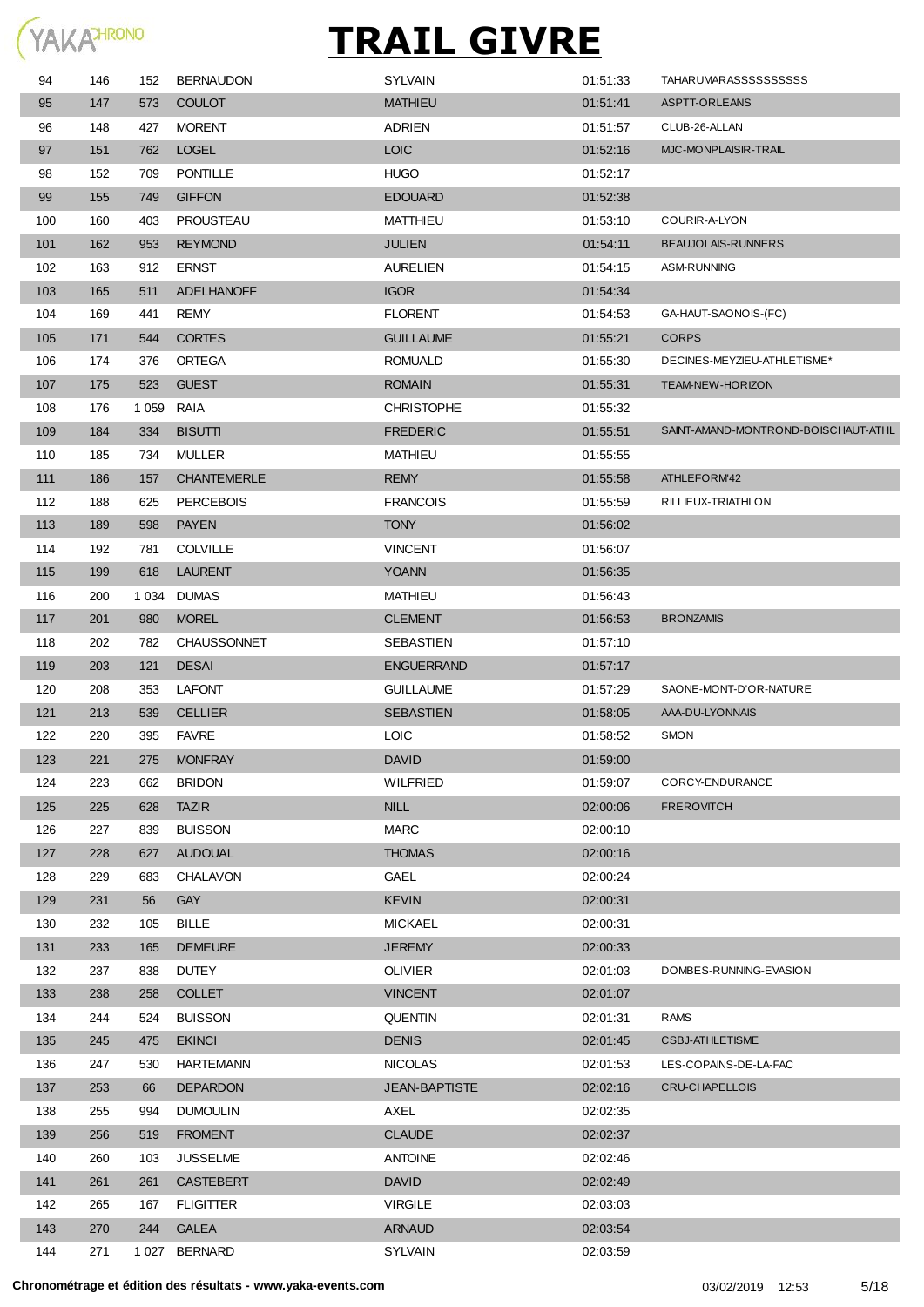

| 145 | 273 | 62      | <b>BARROCAS</b>    | <b>FRANCK</b>        | 02:04:09 |                                     |
|-----|-----|---------|--------------------|----------------------|----------|-------------------------------------|
| 146 | 283 | 242     | <b>METTON</b>      | PIERRE-GENSERIC      | 02:05:02 | LE-BLIZZARD                         |
| 147 | 285 | 35      | <b>JEANNETEAU</b>  | AXEL                 | 02:05:08 | ATHLETIC-CLUB-TASSIN                |
| 148 | 287 | 332     | <b>SALOME</b>      | <b>VALENTIN</b>      | 02:05:20 | AS-CALUIRE-ET-CUIRE                 |
| 149 | 289 | 947     | <b>PERRAUD</b>     | <b>MAXENCE</b>       | 02:05:24 |                                     |
| 150 | 293 | 57      | <b>HAGENBACH</b>   | <b>HENRI</b>         | 02:05:40 |                                     |
| 151 | 296 | 282     | <b>MUNOZ</b>       | <b>JAVIER</b>        | 02:05:59 | LES-POUTRELLES                      |
| 152 | 297 | 583     | <b>LERICHOMME</b>  | <b>THEO</b>          | 02:06:00 | CASCOL-ATHLETISME                   |
| 153 | 299 | 738     | <b>CHARIF</b>      | <b>YOHAN</b>         | 02:06:05 |                                     |
| 154 | 300 | 351     | MERLE              | JULIEN               | 02:06:14 |                                     |
| 155 | 303 | 104     | <b>MAIRESSE</b>    | <b>JEREMY</b>        | 02:06:27 |                                     |
| 156 | 309 | 460     | <b>CHABBERT</b>    | <b>FLORENT</b>       | 02:06:41 | SAINT-AMAND-MONTROND-BOISCHAUT-ATHL |
| 157 | 311 | 396     | <b>DELUCENAY</b>   | <b>PHILIPPE</b>      | 02:06:51 |                                     |
| 158 | 312 | 973     | <b>MOUNETOU</b>    | <b>ROMAIN</b>        | 02:06:54 |                                     |
| 159 | 314 | 324     | <b>GAUDILLIERE</b> | <b>CHARLES</b>       | 02:07:02 | OPTIQUE-TERREAUX                    |
| 160 | 315 | 870     | <b>MESSAGER</b>    | <b>GABRIEL</b>       | 02:07:10 |                                     |
| 161 | 318 | 514     | <b>DUPUY</b>       | <b>CEDRIC</b>        | 02:07:26 |                                     |
| 162 | 319 | 397     | <b>DELUCENAY</b>   | <b>CHARLES</b>       | 02:07:32 |                                     |
| 163 | 325 | 924     | PHILIPPART         | <b>LAURENT</b>       | 02:07:53 | AAA-DU-LYONNAIS                     |
| 164 | 327 | 239     | <b>PICOT</b>       | <b>FLAVIEN</b>       | 02:08:02 | LES-POUTRELLES                      |
| 165 | 329 | 474     | <b>PAPON</b>       | <b>ROMAIN</b>        | 02:08:25 | RRUN-LYON                           |
| 166 | 331 | 1 0 1 9 | <b>BOISSET</b>     | <b>JEREMIE</b>       | 02:08:28 | WEDNESDAY-RUNNERS                   |
| 167 | 334 | 820     | <b>VIAL</b>        | <b>THIERRY</b>       | 02:08:30 | <b>TEAM-GENAY</b>                   |
| 168 | 337 | 1 008   | <b>BONNET</b>      | <b>PIERRE</b>        | 02:08:39 |                                     |
| 169 | 346 | 325     | <b>NAVARRO</b>     | <b>LIONEL</b>        | 02:09:02 | ATHLE-CALADE-VAL-DE-SAONE-*         |
| 170 | 359 | 262     | <b>ROCHE</b>       | <b>CHRISTOPHE</b>    | 02:09:51 |                                     |
| 171 | 360 | 527     | <b>ODERUT</b>      | <b>BENJAMIN</b>      | 02:09:51 |                                     |
| 172 | 363 | 784     | <b>PETIOT</b>      | ALEXANDRE            | 02:10:08 | DU-BOULGHOUR-ET-DU-QUINOA           |
| 173 | 364 |         | 1033 PEISSON       | <b>OLIVIER</b>       | 02:10:10 |                                     |
| 174 | 369 | 172     | LEROY              | <b>VINCENT</b>       | 02:10:57 |                                     |
| 175 | 374 | 528     | <b>DANDRES</b>     | <b>CLEMENT</b>       | 02:11:04 |                                     |
| 176 | 375 | 101     | PERDRIX            | <b>JONATHAN</b>      | 02:11:06 | TEAM-NEW-HORIZON                    |
| 177 | 379 | 445     | <b>MALAFOSSE</b>   | <b>MIKAEL</b>        | 02:11:15 |                                     |
| 178 | 380 | 962     | <b>CHARVET</b>     | <b>CHRISTOPHE</b>    | 02:11:35 |                                     |
| 179 | 385 | 824     | <b>DANEDE</b>      | <b>FLORIAN</b>       | 02:11:55 |                                     |
| 180 | 389 | 186     | LAFITTE            | <b>ARNAUD</b>        | 02:12:13 |                                     |
| 181 | 399 | 1 0 6 1 | <b>WATERNAUX</b>   | <b>VIVYAN</b>        | 02:13:10 |                                     |
| 182 | 400 | 394     | <b>SANCHEZ</b>     | <b>BRICE</b>         | 02:13:12 | DECINES-MEYZIEU-ATHLETISME*         |
| 183 | 404 | 288     | LALAU              | <b>JULIEN</b>        | 02:13:30 |                                     |
| 184 | 405 | 287     | <b>TATANGELO</b>   | <b>JEROME</b>        | 02:13:32 |                                     |
| 185 | 408 | 996     | <b>BARDOT</b>      | <b>JEAN-BAPTISTE</b> | 02:13:42 | TTG-(TRAIL-TEAM-GAULOIS)            |
| 186 | 410 | 828     | <b>TULLUS</b>      | <b>STEVEN</b>        | 02:13:50 |                                     |
| 187 | 423 | 469     | <b>RAYNAUD</b>     | <b>GUILLAUME</b>     | 02:15:28 |                                     |
| 188 | 433 | 626     | <b>OFCARD</b>      | JULIEN               | 02:16:14 |                                     |
| 189 | 435 | 301     | <b>NAUTON</b>      | <b>AUGUSTIN</b>      | 02:16:22 |                                     |
| 190 | 436 | 300     | <b>NAUTON</b>      | <b>FLORENT</b>       | 02:16:23 |                                     |
| 191 | 437 | 733     | <b>TOURRETTE</b>   | <b>PIERRE</b>        | 02:16:28 | TEAM-TRAIL-DES-CONCHES              |
| 192 | 438 |         | 1018 TURCIN        | <b>LAUREN</b>        | 02:16:39 |                                     |
| 193 | 439 | 843     | <b>GREBOT</b>      | <b>MARTIN</b>        | 02:16:43 |                                     |
| 194 | 440 | 615     | FERANDOU           | JULIEN               | 02:16:48 | LES-PIEDS-SUR-TERRE                 |
| 195 | 443 | 925     | <b>MARLOT</b>      | <b>PIERRE</b>        | 02:17:01 |                                     |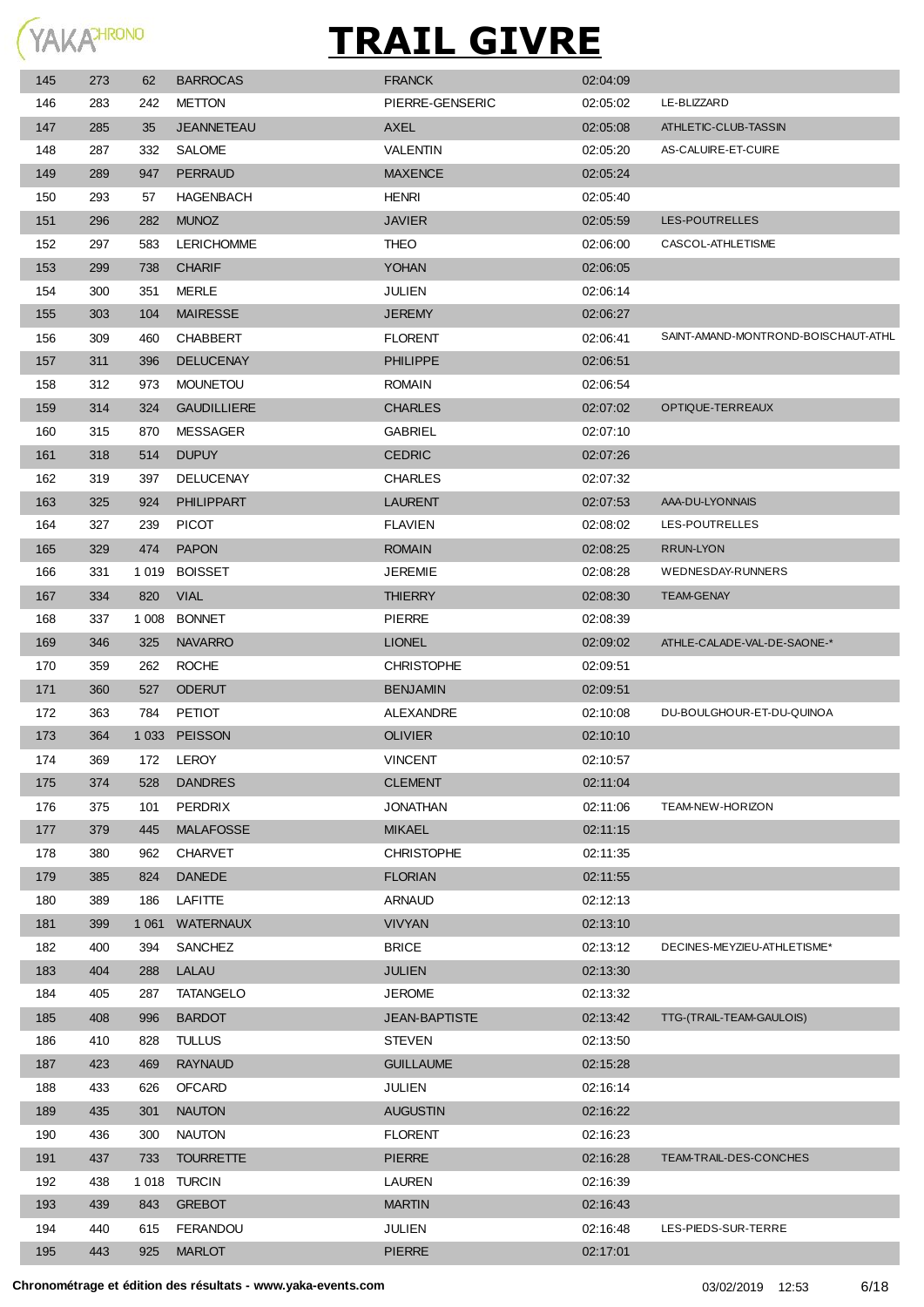

| 196 | 444 | 541     | <b>PROVOTAL</b>       | <b>GAETAN</b>        | 02:17:05 |                                    |
|-----|-----|---------|-----------------------|----------------------|----------|------------------------------------|
| 197 | 445 | 715     | <b>HOUITTE</b>        | <b>RONAN</b>         | 02:17:06 |                                    |
| 198 | 446 | 822     | VATIN                 | ALEXANDRE            | 02:17:11 | ASC-BALAN                          |
| 199 | 449 | 449     | <b>EMPTAZ</b>         | <b>VALENTIN</b>      | 02:17:18 |                                    |
| 200 | 450 | 778     | <b>BOUILLARD</b>      | <b>ALEXANDRE</b>     | 02:17:21 |                                    |
| 201 | 451 | 722     | <b>ROBBY</b>          | <b>ARNAUD</b>        | 02:17:22 |                                    |
| 202 | 453 | 562     | <b>CLEMENT</b>        | <b>ANTOINE</b>       | 02:17:25 |                                    |
| 203 | 456 | 668     | <b>CUER</b>           | <b>SYLVAIN</b>       | 02:17:40 |                                    |
| 204 | 463 | 357     | <b>CASTAING</b>       | <b>MATTHIAS</b>      | 02:18:04 |                                    |
| 205 | 466 | 987     | DE-FRANCESCO          | <b>MATHIEU</b>       | 02:18:14 |                                    |
| 206 | 469 | 699     | <b>CAVAGNA</b>        | <b>JULIEN</b>        | 02:18:17 |                                    |
| 207 | 480 | 361     | <b>CIANI</b>          | <b>PHILIPPE</b>      | 02:19:09 |                                    |
| 208 | 494 | 567     | PETITJEAN             | <b>YOANN</b>         | 02:20:43 | LES-PIEDS-SUR-TERRE                |
| 209 | 498 | 678     | <b>BALLANDRAUX</b>    | <b>VIVIEN</b>        | 02:21:03 |                                    |
| 210 | 501 | 298     | <b>CHARNAY</b>        | <b>VINCENT</b>       | 02:21:08 |                                    |
| 211 | 514 | 643     | <b>BENETREAU</b>      | <b>REMY</b>          | 02:22:13 | LES-COPAINS-DE-LA-FAC              |
| 212 | 520 | 216     | <b>ROUQUIER</b>       | <b>CYRIL</b>         | 02:23:13 |                                    |
| 213 | 526 | 796     | <b>DUTKA</b>          | <b>LORIS</b>         | 02:23:57 | COURIR-NATURE-SAINT-JEAN-DE-NIOST  |
| 214 | 529 | 887     | <b>HOWSE</b>          | <b>JOHANN</b>        | 02:24:10 | CRYOADVANCE                        |
| 215 | 530 | 817     | <b>MARTINEZ</b>       | <b>MAXIME</b>        | 02:24:23 |                                    |
| 216 | 534 | 228     | PERRAUD               | <b>LIONEL</b>        | 02:24:41 | TEAM-NEW-HORIZON                   |
| 217 | 535 | 102     | <b>MACHEREY</b>       | <b>MATHIEU</b>       | 02:24:42 | TEAM-NEW-HORIZON                   |
| 218 | 538 | 409     | <b>CHARTIER</b>       | <b>FLORIAN</b>       | 02:24:59 |                                    |
| 219 | 544 | 780     | <b>BELTIER</b>        | <b>YOHAN</b>         | 02:25:47 | GO!GOP                             |
| 220 | 553 | 373     | MARTIN                | DAVID                | 02:26:26 |                                    |
| 221 | 559 | 1 0 1 7 | <b>NABUCHODONOSOR</b> | <b>JEROME</b>        | 02:26:59 |                                    |
| 222 | 560 | 989     | <b>JOSSERAND</b>      | <b>JEAN-BAPTISTE</b> | 02:27:04 |                                    |
| 223 | 569 | 637     | <b>MAZHOUD</b>        | <b>KARIM</b>         | 02:27:34 |                                    |
| 224 | 574 | 1 0 4 6 | MACOBELY              | <b>KEVIN</b>         | 02:27:55 | AAA-DU-LYONNAIS                    |
| 225 | 576 |         | 1022 ROCHETTE         | <b>ALEXANDRE</b>     | 02:28:13 |                                    |
| 226 | 580 | 998     | <b>LUYTON</b>         | <b>VINCENT</b>       | 02:28:20 | LES-AMIS-DU-BOUK                   |
| 227 | 583 | 543     | <b>GAINI</b>          | <b>DAVID</b>         | 02:28:36 | <b>CORPS</b>                       |
| 228 | 587 | 69      | <b>LEMORT</b>         | MATTHIEU             | 02:28:53 | ENTENTE-VENDOME-MAROLLES-ATHLETISM |
| 229 | 589 | 854     | <b>BAYLE</b>          | <b>VINCENT</b>       | 02:29:03 |                                    |
| 230 | 592 | 873     | <b>FORNIER</b>        | <b>WILLIAM</b>       | 02:29:40 |                                    |
| 231 | 593 | 660     | <b>LEDOCHOWSKI</b>    | <b>STANISLAS</b>     | 02:29:40 |                                    |
| 232 | 594 | 876     | <b>CHICANDRE</b>      | YANNICK              | 02:30:05 |                                    |
| 233 | 608 | 191     | <b>GIRAUD</b>         | <b>JULIAN</b>        | 02:31:15 |                                    |
| 234 | 610 | 398     | <b>DAUPHIN</b>        | <b>ADRIEN</b>        | 02:31:46 |                                    |
| 235 | 611 | 844     | <b>LECHENNE</b>       | <b>THOMAS</b>        | 02:31:57 | AS-SAINT-REMY-VITTEL               |
| 236 | 612 | 263     | <b>PERNIN</b>         | <b>VLADISLAV</b>     | 02:31:57 |                                    |
| 237 | 613 | 697     | ANCENAY               | <b>SEBASTIEN</b>     | 02:31:57 |                                    |
| 238 | 615 | 356     | <b>GARDETTE</b>       | <b>ARNAUD</b>        | 02:32:09 |                                    |
| 239 | 616 | 929     | <b>GOUTAGNY</b>       | <b>MATHIEU</b>       | 02:32:15 |                                    |
| 240 | 618 | 727     | <b>SEIXAS</b>         | <b>MIUDACU</b>       | 02:32:24 |                                    |
| 241 | 620 | 556     | <b>BEYSSAC</b>        | <b>GREGORY</b>       | 02:32:36 | LA-FOULEE-MUROISE                  |
| 242 | 624 | 992     | <b>SOULAS</b>         | <b>ETIENNE</b>       | 02:32:42 | LES-COPAINS-DE-LA-FAC              |
| 243 | 628 | 569     | <b>MOLINES</b>        | <b>JULIEN</b>        | 02:32:53 |                                    |
| 244 | 630 |         | 1032 CHONG            | DAVID                | 02:32:57 | BORD2RUN                           |
| 245 | 633 | 446     | <b>RUEDA</b>          | <b>MAXIME</b>        | 02:33:04 | LES-COPAINS-DE-LA-FAC              |
| 246 | 643 | 833     | <b>BONNEAU</b>        | <b>ROMAIN</b>        | 02:33:29 |                                    |
|     |     |         |                       |                      |          |                                    |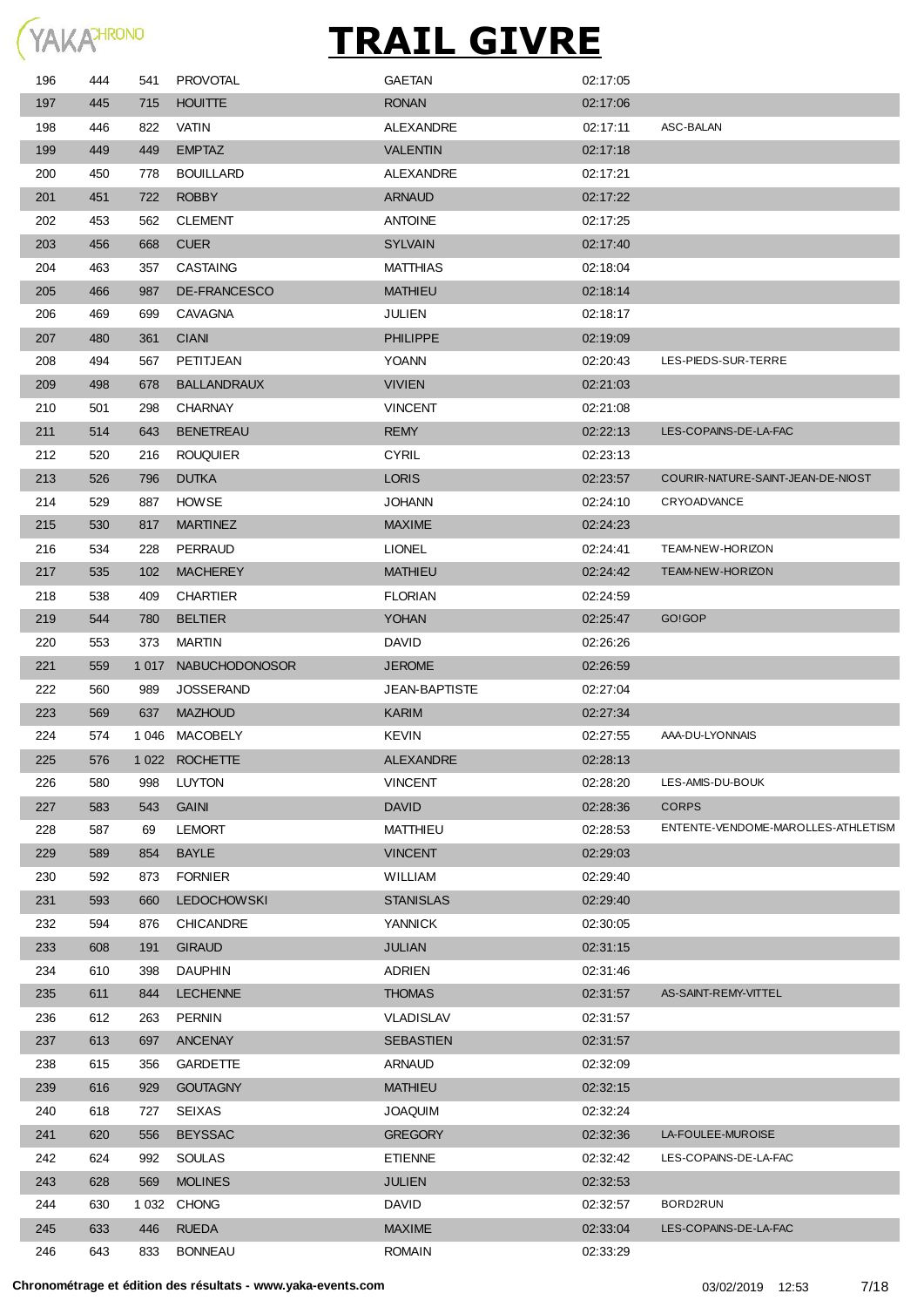

| 247 | 655 | 129     | <b>LECOQUIERRE</b> | <b>GUILLAUME</b>       | 02:34:43 |                             |
|-----|-----|---------|--------------------|------------------------|----------|-----------------------------|
| 248 | 656 | 731     | <b>RODRIGUES</b>   | <b>DANIEL</b>          | 02:34:48 |                             |
| 249 | 665 | 86      | <b>CHAPELLON</b>   | <b>SEBASTIEN</b>       | 02:35:50 | BOURRICOT-TEAM              |
| 250 | 668 | 644     | <b>SAUNIER</b>     | <b>CEDRIC</b>          | 02:36:21 |                             |
| 251 | 674 | 576     | <b>COULOUMY</b>    | <b>FABIEN</b>          | 02:37:39 | CASCOL-ATHLETISME           |
| 252 | 677 | 1 0 1 5 | <b>STEM</b>        | <b>MICKAEL</b>         | 02:38:03 |                             |
| 253 | 681 | 328     | ARELLANO           | <b>BENEDICT</b>        | 02:38:10 |                             |
| 254 | 682 | 347     | <b>DEMIAS</b>      | SEBASTIEN              | 02:38:12 |                             |
| 255 | 684 | 908     | <b>ALMIRALL</b>    | <b>FLORENT</b>         | 02:38:36 | ASM-RUNNING                 |
| 256 | 693 | 774     | VIDAL              | <b>ADRIEN</b>          | 02:39:42 |                             |
| 257 | 694 | 754     | <b>BENITIERE</b>   | <b>FLORIAN</b>         | 02:39:43 |                             |
| 258 | 701 | 135     | <b>MONNET</b>      | <b>LAURENT</b>         | 02:40:34 |                             |
| 259 | 709 | 589     | <b>BEN-SAID</b>    | <b>KARIM</b>           | 02:41:26 | CASCOL-ATHLETISME           |
| 260 | 710 | 823     | <b>TOURTOULOU</b>  | REMI                   | 02:41:27 |                             |
| 261 | 711 | 536     | <b>GAUTHIER</b>    | <b>VIVIAN</b>          | 02:41:30 | CORCY-ENDURANCE             |
| 262 | 713 | 640     | MOREL              | <b>MARTIN</b>          | 02:41:34 |                             |
| 263 | 718 | 368     | <b>KNES</b>        | <b>SEBASTIEN</b>       | 02:41:54 |                             |
| 264 | 722 | 735     | <b>FERNANDEZ</b>   | <b>ETIENNE</b>         | 02:41:59 |                             |
| 265 | 723 | 705     | <b>BOSSEUX</b>     | <b>JULIEN</b>          | 02:41:59 |                             |
| 266 | 727 | 307     | <b>RIBES</b>       | SEBASTIEN              | 02:43:03 | MC-TEAM                     |
| 267 | 737 | 677     | <b>BOUTIN</b>      | <b>VINCENT</b>         | 02:45:21 |                             |
| 268 | 738 | 786     | <b>BERITON</b>     | REMI                   | 02:45:26 | COURIR-EN-DOMBES            |
| 269 | 740 | 345     | <b>LARRIVEE</b>    | <b>ROMAIN</b>          | 02:45:34 |                             |
| 270 | 743 | 857     | <b>ROBINET</b>     | <b>FLORIAN</b>         | 02:45:41 |                             |
| 271 | 748 | 97      | <b>QUENTIN</b>     | <b>CHARDEYRON</b>      | 02:45:53 |                             |
| 272 | 749 | 98      | <b>CECILIA</b>     | <b>GUIGUI</b>          | 02:45:53 |                             |
| 273 | 750 | 96      | <b>GRIOT</b>       | <b>OLIVIER</b>         | 02:45:54 |                             |
| 274 | 757 | 64      | LELEVREUR          | <b>ARTHUR</b>          | 02:46:43 |                             |
| 275 | 758 | 99      | <b>VERDONTOT</b>   | <b>PATRICK</b>         | 02:46:46 |                             |
| 276 | 766 | 482     | DHALLUIN           | VALENTIN               | 02:49:07 |                             |
| 277 | 776 | 841     | <b>RUFFINO</b>     | <b>REMY</b>            | 02:50:49 | DOMBES-RUNNING-EVASION      |
| 278 | 777 | 1 0 3 6 | <b>FRUTOSO</b>     | <b>ALEXIS</b>          | 02:50:58 |                             |
| 279 | 779 | 88      | <b>TAULEIGNE</b>   | <b>JULIEN</b>          | 02:51:16 |                             |
| 280 | 780 | 312     | <b>MEYER</b>       | <b>BENOIT</b>          | 02:51:43 |                             |
| 281 | 781 | 675     | CHASSIGNOL         | <b>LOIC</b>            | 02:52:25 |                             |
| 282 | 786 | 835     | <b>BRUNET</b>      | YANN                   | 02:52:50 |                             |
| 283 | 788 | 687     | <b>NOTTIN</b>      | <b>CLEMENT</b>         | 02:52:51 | DECINES-MEYZIEU-ATHLETISME* |
| 284 | 796 | 243     | <b>GIRARD</b>      | <b>FRANCOIS-XAVIER</b> | 02:54:08 | AMBERIEU-MARATHON           |
| 285 | 797 | 904     | <b>BELANGER</b>    | <b>JULIEN</b>          | 02:54:17 | LES-CULS-TREMPES            |
| 286 | 837 | 254     | <b>DESPRES</b>     | JULIEN                 | 03:03:46 |                             |
| 287 | 840 | 208     | <b>BRAULT</b>      | <b>ISAAC</b>           | 03:04:13 | <b>CA-AJACCIO</b>           |
| 288 | 844 | 649     | <b>POURRAT</b>     | <b>ANTHONY</b>         | 03:05:35 |                             |
| 289 | 856 | 170     | <b>MATHIEU</b>     | <b>ALEXIS</b>          | 03:14:28 |                             |
| 290 | 864 | 599     | <b>GEORGET</b>     | <b>BENOIT</b>          | 03:33:20 |                             |
|     |     |         |                    |                        |          |                             |

#### **MASTER 1 FEMME**

| CI.Cat. | Gen. | Doss.   | <b>Nom</b>       | <b>Prenom</b>  | Temps    | Club                         |
|---------|------|---------|------------------|----------------|----------|------------------------------|
|         | 121  | 1 0 5 4 | <b>BOUTEILLE</b> | <b>CAROLE</b>  | 01:48:47 |                              |
|         | 205  | 17      | LECOMTE          | <b>EMILIE</b>  | 01:57:24 | CHAMONIX-MONT-BLANC-MARATHON |
|         | 320  |         | 518 BAZIN        | <b>CLAIRE</b>  | 02:07:36 |                              |
| 4       | 326  | 846     | LAURENT          | <b>ADELINE</b> | 02:07:54 |                              |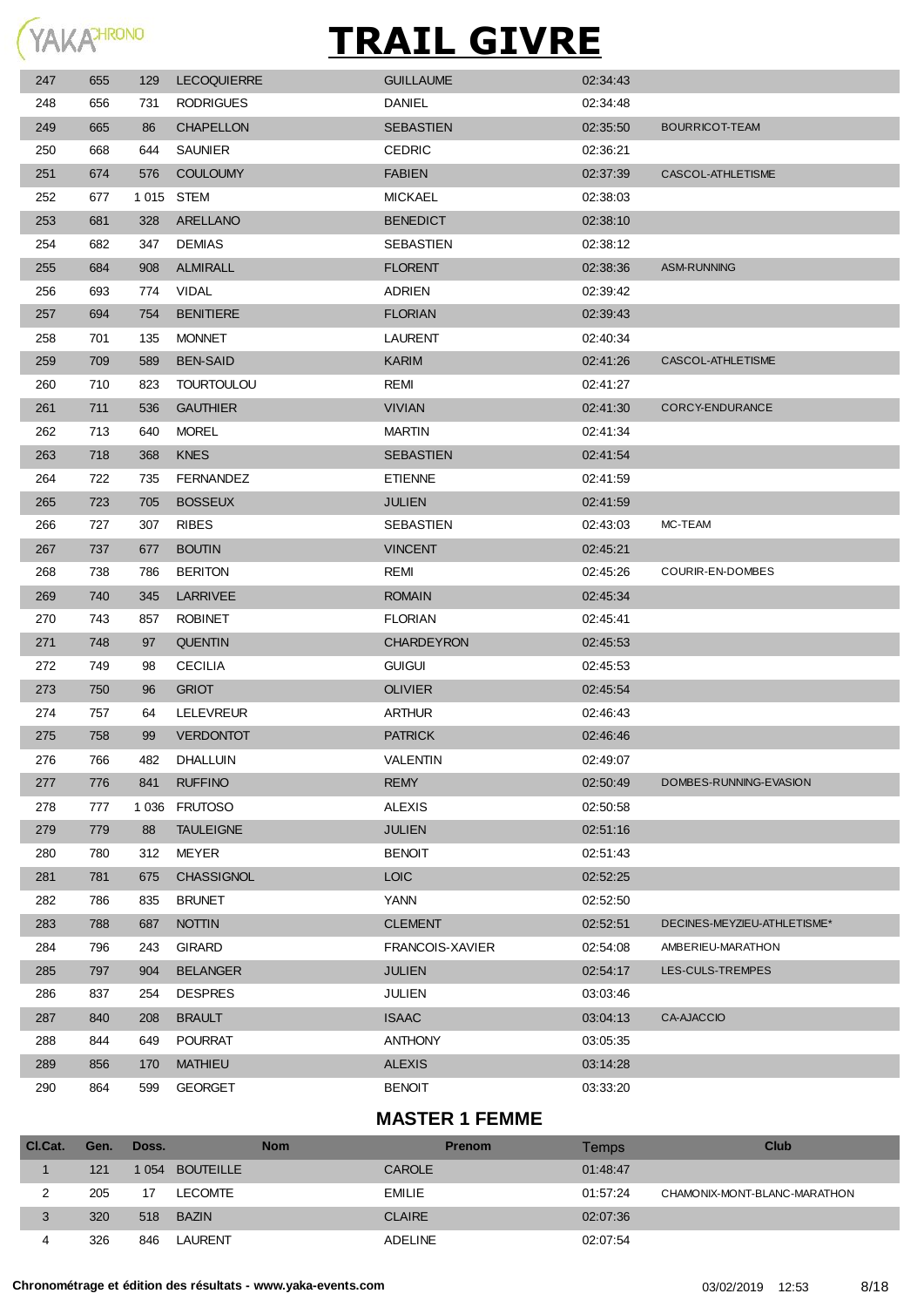

| 5  | 332 | 595     | <b>FEIKE</b>          | <b>SYLVIE</b>    | 02:08:29 |                                 |
|----|-----|---------|-----------------------|------------------|----------|---------------------------------|
| 6  | 351 | 362     | <b>FRANCOIS</b>       | <b>SANDRINE</b>  | 02:09:13 | GA-HAUT-SAONOIS-(FC)            |
| 7  | 352 | 921     | <b>BLANDIN</b>        | <b>ELISABETH</b> | 02:09:21 | CS-BOURGOIN-JALLIEU-*           |
| 8  | 396 | 432     | HUET-DES-AUNAY        | <b>MARION</b>    | 02:13:04 |                                 |
| 9  | 398 | 134     | <b>MONNET</b>         | <b>NADEGE</b>    | 02:13:04 | <b>LETRACEURS</b>               |
| 10 | 403 | 1 0 0 6 | <b>DUCRE</b>          | <b>SANDRINE</b>  | 02:13:14 |                                 |
| 11 | 430 | 505     | <b>TECHER</b>         | <b>AIDEE</b>     | 02:15:49 | SPORT-DIMANCHE-SATHONAY-VILLAGE |
| 12 | 441 | 123     | <b>OLLIER</b>         | VALERIE          | 02:16:50 | ATHLEFORM42                     |
| 13 | 442 | 344     | <b>CATHERIN</b>       | <b>ANNELISE</b>  | 02:16:51 | DECINES-MEYZIEU-ATHLETISME*     |
| 14 | 459 | 160     | <b>RUCHON</b>         | <b>VIOLAINE</b>  | 02:17:52 | CAP-QUINCIEUX                   |
| 15 | 474 | 207     | <b>BAIZET</b>         | <b>GERALDINE</b> | 02:18:37 | CLUB-ATHLETIQUE-DU-ROANNAIS*    |
| 16 | 478 | 76      | <b>GUIGUITANT</b>     | <b>AUDREY</b>    | 02:18:55 |                                 |
| 17 | 482 | 631     | <b>BOVAGNET</b>       | <b>MICHELE</b>   | 02:19:14 | ACAPP-PRESSINS                  |
| 18 | 490 | 1 0 2 1 | <b>BONNETAIN</b>      | <b>CELINE</b>    | 02:20:00 |                                 |
| 19 | 503 | 285     | <b>CHERET</b>         | <b>CAROLINE</b>  | 02:21:10 | GA-HAUT-SAONOIS-(FC)            |
| 20 | 510 | 718     | JULIER                | <b>INGRID</b>    | 02:21:59 | ATHLE-NIMES-30                  |
| 21 | 540 | 171     | <b>SOUDAN</b>         | <b>MAYA</b>      | 02:25:24 |                                 |
| 22 | 543 | 337     | VIALA                 | <b>CELINE</b>    | 02:25:41 |                                 |
| 23 | 565 | 204     | <b>HANOT</b>          | <b>ISABELLE</b>  | 02:27:16 | <b>CA-AJACCIO</b>               |
| 24 | 625 | 168     | <b>BRUNET</b>         | <b>VERONIQUE</b> | 02:32:43 | EA-ISSOUDUN                     |
| 25 | 632 | 572     | <b>DELAVENNE</b>      | <b>LAURENCE</b>  | 02:33:00 |                                 |
| 26 | 637 | 622     | <b>FAYARD</b>         | <b>LIDWINE</b>   | 02:33:08 |                                 |
| 27 | 658 | 771     | <b>CHATRIAN</b>       | <b>STEPHANIE</b> | 02:35:02 |                                 |
| 28 | 661 | 391     | <b>GABRIEL</b>        | LAURENCE         | 02:35:29 |                                 |
| 29 | 696 | 472     | <b>RIVET</b>          | <b>ANNICK</b>    | 02:40:01 |                                 |
| 30 | 699 | 679     | <b>RONDEAU</b>        | <b>MAGALI</b>    | 02:40:28 |                                 |
| 31 | 706 | 694     | LIO                   | <b>KARINE</b>    | 02:40:52 |                                 |
| 32 | 708 | 910     | <b>GEDEON-ARANEGA</b> | <b>CHRISTELE</b> | 02:41:13 | ASM-RUNNING                     |
| 33 | 719 |         | 1024 BERTRAND         | <b>AGNES</b>     | 02:41:54 |                                 |
| 34 | 735 | 672     | CADINOT-CORNELOUP     | <b>CELINE</b>    | 02:45:00 | FOULEES-VOURLOISES              |
| 35 | 745 | 606     | DA-PALMA              | <b>NATHALIE</b>  | 02:45:47 | ASC-MIONNAY                     |
| 36 | 751 | 605     | <b>MICHON</b>         | <b>CATHY</b>     | 02:45:58 | ASC-MIONNAY                     |
| 37 | 755 |         | 1 004 COURTECUISSE    | <b>CLAIRE</b>    | 02:46:33 | ENTENTE-ATHLETIQUE-GRENOBLE-38* |
| 38 | 760 | 389     | <b>MAGNARD</b>        | <b>CAROLINE</b>  | 02:46:55 | MC-TEAM                         |
| 39 | 762 | 809     | <b>TEYSSIER</b>       | <b>NATHALIE</b>  | 02:47:32 |                                 |
| 40 | 774 | 933     | <b>KHALFOUN</b>       | <b>SEGOLENE</b>  | 02:50:22 | EA-BOURG-EN-BRESSE*             |
| 41 | 775 | 289     | <b>THIVOLET</b>       | <b>SOPHIE</b>    | 02:50:45 | SPORT-DIMANCHE                  |
| 42 | 799 | 1 0 1 1 | <b>GIRAUD</b>         | <b>MARINE</b>    | 02:54:58 | ACT-&-MATCH                     |
| 43 | 800 |         | 1013 FORET            | <b>JEANNE</b>    | 02:55:00 | ACT-&-MATCH                     |
| 44 | 813 | 642     | <b>BROCHAND</b>       | NATHALIE         | 02:56:12 | WGTN-TH-CREW                    |
| 45 | 815 | 651     | <b>BEL</b>            | <b>LAURENCE</b>  | 02:56:20 |                                 |
| 46 | 817 | 413     | <b>BOUCHET</b>        | <b>SONIA</b>     | 02:57:11 |                                 |
| 47 | 818 | 897     | <b>MAQRAN</b>         | <b>SIHAM</b>     | 02:57:11 | DOMBES-RUNNING-EVASION          |
| 48 | 826 | 849     | <b>BLAVIN</b>         | <b>CATHERINE</b> | 02:59:48 | ASC-MIONNAY                     |
| 49 | 827 | 616     | <b>ESCOFFIER</b>      | <b>STEPHANIE</b> | 02:59:50 |                                 |
| 50 | 828 | 661     | <b>TOTIER</b>         | <b>CORINNE</b>   | 03:00:12 |                                 |
| 51 | 839 | 664     | <b>FABRON</b>         | <b>SANDRINE</b>  | 03:03:53 | CS-BOURGOIN-JALLIEU-*           |
| 52 | 841 | 211     | <b>SCIPILITTI</b>     | CAROLE           | 03:04:14 | CA-AJACCIO                      |
| 53 | 842 | 934     | <b>PERIN</b>          | <b>ALINE</b>     | 03:05:21 | LES-GIVREES                     |
| 54 | 843 | 938     | AMALBERT              | <b>DELPHINE</b>  | 03:05:22 | LES-GIVREES                     |
| 55 | 860 | 636     | <b>DEMAEGDT</b>       | <b>ALEXANDRA</b> | 03:27:22 |                                 |
|    |     |         |                       |                  |          |                                 |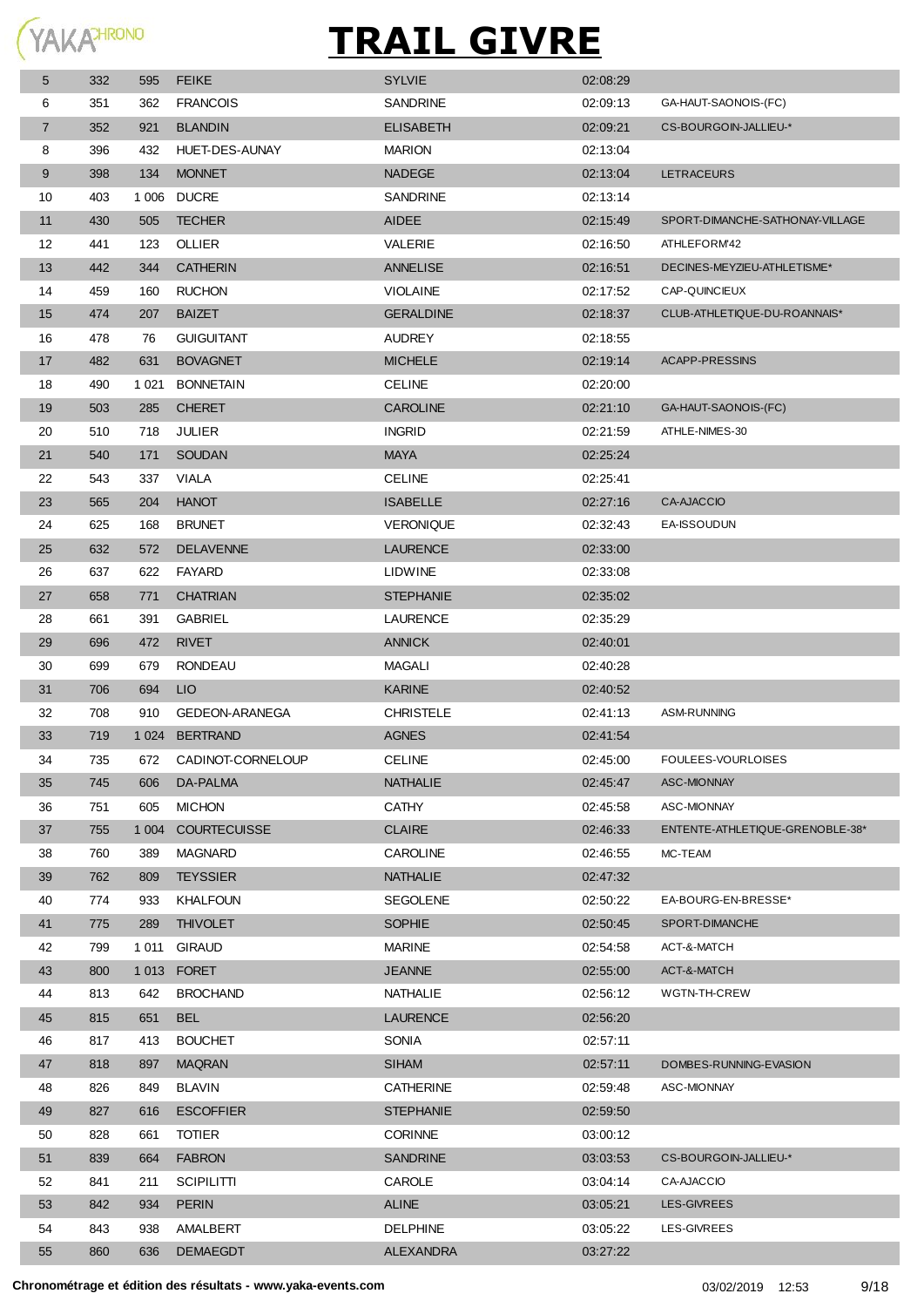

| 56             | 861  | 635     | <b>DEBORD</b>     | SOPHIE                | 03:27:23     |                                    |
|----------------|------|---------|-------------------|-----------------------|--------------|------------------------------------|
|                |      |         |                   | <b>MASTER 1 HOMME</b> |              |                                    |
| CI.Cat.        | Gen. | Doss.   | <b>Nom</b>        | <b>Prenom</b>         | <b>Temps</b> | <b>Club</b>                        |
| $\mathbf{1}$   | 13   | 33      | <b>CROZET</b>     | <b>GUILLAUME</b>      | 01:30:04     | TAILLEFER-TRAIL-TEAM               |
| 2              | 32   | 25      | LASSALE           | <b>JEROME</b>         | 01:33:35     | TEAM-PROVENCE-ENDURANCE            |
| 3              | 33   | 806     | <b>MAHINC</b>     | <b>GREGORY</b>        | 01:33:44     | ENTENTE-SUD-LYONNAIS*              |
| 4              | 51   | 329     | <b>EPALE</b>      | <b>TANGUY</b>         | 01:38:34     |                                    |
| 5              | 55   | 247     | <b>TAINTURIER</b> | <b>BRUNO</b>          | 01:39:59     | <b>LES-POUTRELLES</b>              |
| 6              | 61   | 377     | <b>BUCHET</b>     | <b>ERIC</b>           | 01:40:55     | DECINES-MEYZIEU-ATHLETISME*        |
| $\overline{7}$ | 64   | 418     | CHARBONNEAU       | <b>FRANCK</b>         | 01:41:26     | LISSES-AC                          |
| 8              | 68   | 410     | <b>ROSE</b>       | <b>YOANN</b>          | 01:42:00     | <b>BI-RUNNING</b>                  |
| 9              | 72   | 1 0 6 4 | <b>GIROUDON</b>   | <b>LOAN</b>           | 01:42:19     | CONCIERGERIE-SPORTIVE-DEHORS       |
| 10             | 74   | 267     | <b>FONT</b>       | <b>XAVIER</b>         | 01:42:24     | TAILLEFER-TRAIL-TEAM               |
| 11             | 78   | 366     | <b>BONNECASE</b>  | <b>GUILLAUME</b>      | 01:43:07     | ATHLETIC-CLUB-TASSIN               |
| 12             | 83   | 957     | <b>MARTIN</b>     | <b>DAVID</b>          | 01:43:53     | SALLANCHES-PASSY-AC                |
| 13             | 86   | 794     | <b>BROUAT</b>     | <b>SAMUEL</b>         | 01:44:10     |                                    |
| 14             | 90   | 1 0 0 3 | <b>QUEMA</b>      | <b>VIVIEN</b>         | 01:44:35     | ENTENTE-ATHLETIQUE-GRENOBLE-38*    |
| 15             | 94   | 390     | <b>BOURGEOIS</b>  | <b>ALEXANDRE</b>      | 01:44:53     | GA-HAUT-SAONOIS-(FC)               |
| 16             | 95   | 810     | <b>JOMARD</b>     | SEBASTIEN             | 01:44:53     |                                    |
| 17             | 101  | 146     | <b>JURADO</b>     | <b>DAMIEN</b>         | 01:45:26     | CORBAS-RUNNING                     |
| 18             | 120  | 426     | <b>SOUVRAS</b>    | <b>VINCENT</b>        | 01:48:46     | CLUB-26-ALLAN                      |
| 19             | 123  | 340     | <b>FOURNY</b>     | <b>DENIS</b>          | 01:48:58     |                                    |
| 20             | 128  | 159     | <b>BERTRAND</b>   | <b>JEROME</b>         | 01:49:24     |                                    |
| 21             | 129  | 265     | <b>REBOUX</b>     | <b>LUC</b>            | 01:49:26     |                                    |
| 22             | 130  | 143     | <b>MORELLEC</b>   | <b>LIONEL</b>         | 01:49:34     | EA-ISSOUDUN                        |
| 23             | 134  | 1 0 38  | <b>MAVIER</b>     | <b>SYLVAIN</b>        | 01:50:01     | <b>ASVEL-TRIATHLON</b>             |
| 24             | 140  | 759     | <b>ATTALBIOUI</b> | <b>RACHID</b>         | 01:50:21     | ENTENTE-OUEST-LYONNAIS             |
| 25             | 144  | 532     | <b>GRANJON</b>    | <b>NICOLAS</b>        | 01:51:17     | ENTENTE-SUD-LYONNAIS*              |
| 26             | 158  | 67      | <b>RUPPRECHT</b>  | <b>BENOIT</b>         | 01:52:52     | FOULEES-DE-ST-GERMAIN-EN-LAYE      |
| 27             | 159  | 617     | <b>BONORA</b>     | <b>YVES</b>           | 01:53:06     |                                    |
| 28             | 164  | 448     | SERTHELON         | <b>DAMIEN</b>         | 01:54:26     |                                    |
| 29             | 166  | 93      | <b>DURET</b>      | <b>YVES</b>           | 01:54:42     | DECINES-MEYZIEU-ATHLETISME*        |
| 30             | 167  | 471     | <b>CHAMOUX</b>    | REMI                  | 01:54:45     | ENTENTE-SUD-LYONNAIS*              |
| 31             | 172  | 513     | <b>VIGNAU</b>     | <b>OLIVIER</b>        | 01:55:25     | LA-BERRICHONNE-CHATEAUROUX-ATHLETI |
| 32             | 177  | 236     | SALEH-AGHA        | <b>LAURENT</b>        | 01:55:33     | DECINES-MEYZIEU-ATHLETISME*        |
| 33             | 178  | 550     | QUIQUANDON        | <b>JEAN-LUC</b>       | 01:55:34     |                                    |
| 34             | 179  | 144     | <b>DISCOURS</b>   | <b>NICOLAS</b>        | 01:55:35     | EA-ISSOUDUN                        |
| 35             | 181  | 666     | <b>CHATELAIN</b>  | <b>SEBASTIEN</b>      | 01:55:39     |                                    |
| 36             | 182  | 695     | <b>DODIN</b>      | <b>FREDERIC</b>       | 01:55:40     | SAONE-MONT-D'OR-NATURE             |
| 37             | 183  | 425     | <b>SENE</b>       | <b>ARNAUD</b>         | 01:55:41     | CLUB-26-ALLAN                      |
| 38             | 190  |         | 1010 ALIOUAT      | <b>SALIM</b>          | 01:56:04     | ASCERA                             |

194 431 RAFFIER PIERRE 01:56:29 ITWT

204 219 VIGIER CEDRIC 01:57:21 CTC

207 420 SEGUIN REMY 01:57:27 CORC

212 914 MILLET CEDRIC 01:57:54 ASM-RUNNING

197 698 NAUROY CHRISTOPHE 01:56:31 ATHLE-NIMES-30

198 557 LOCATELLI LOUIS 01:56:34 BRONZ'AMIS-DES-SABLES

209 869 MOREAU-ROQUE ERIC 01:57:36 ENTENTE-OUEST-LYONNAIS

206 492 MARTINEZ STEPHANE 01:57:26 CORCY-ENDURANCE

195 750 DUTHU NICOLAS 01:56:30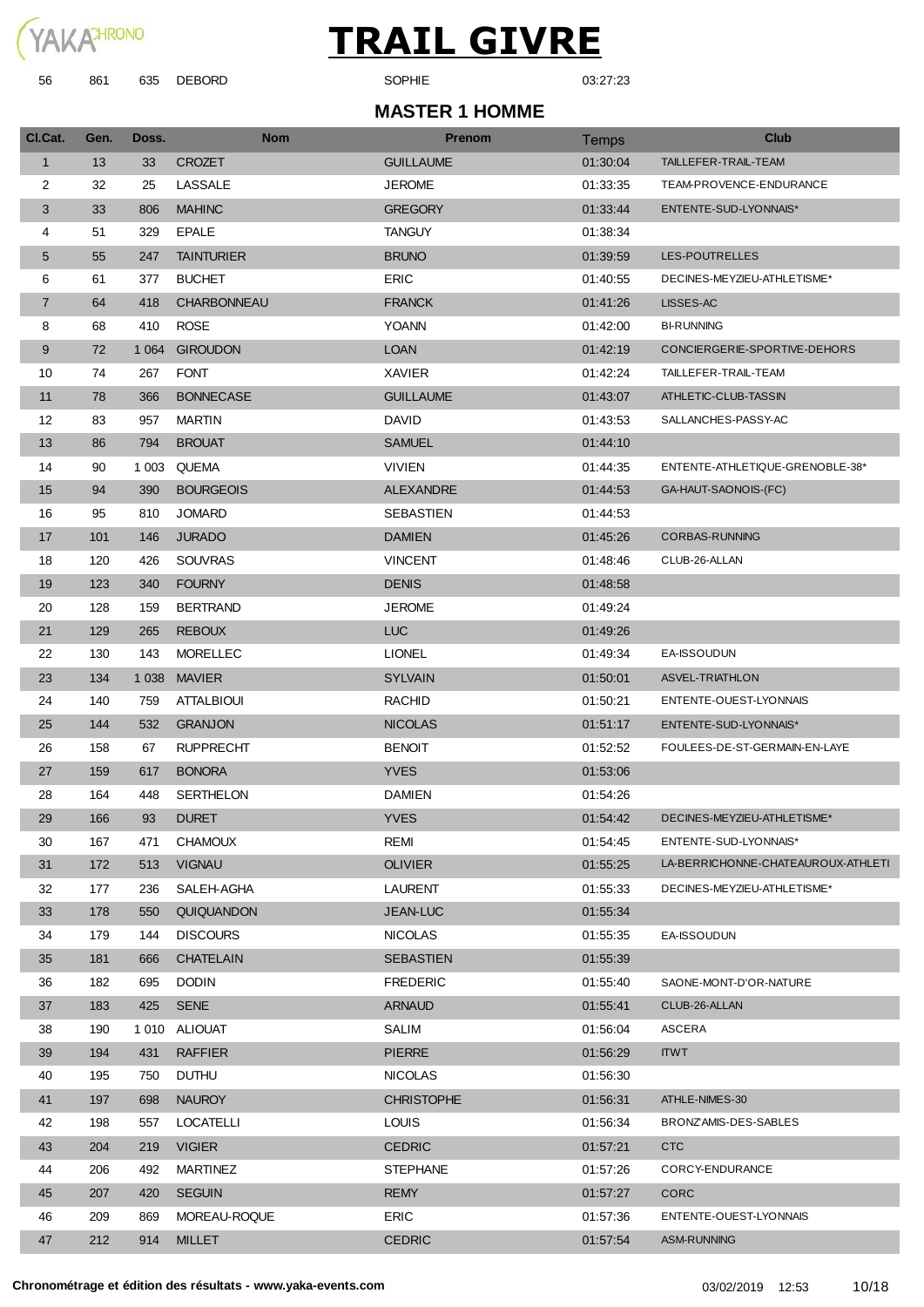

| 48 | 214 | 614       | <b>TOURNAIRE</b>  | <b>VIRGILE</b>         | 01:58:19 | LYON-SPORT-METROPOLE-JOGGING-AVENT |
|----|-----|-----------|-------------------|------------------------|----------|------------------------------------|
| 49 | 217 | 883       | DE-FRANCESCO      | <b>STEPHANE</b>        | 01:58:23 |                                    |
| 50 | 218 | 710       | <b>CORMORECHE</b> | <b>JEAN-CHRISTOPHE</b> | 01:58:26 | COURIR-EN-DOMBES                   |
| 51 | 226 | 194       | <b>MARCON</b>     | <b>LOIC</b>            | 02:00:08 | TEAM-PROVENCE-ENDURANCE            |
| 52 | 230 | 375       | <b>FOUQUET</b>    | <b>AURELIEN</b>        | 02:00:25 | DECINES-MEYZIEU-ATHLETISME*        |
| 53 | 234 | 493       | <b>LE-BRETON</b>  | <b>VINCENT</b>         | 02:00:37 | <b>WEDNESDAY-RUNNERS</b>           |
| 54 | 235 | 483       | <b>FARID</b>      | PASCAL                 | 02:00:38 | WEDNESDAY-RUNNERS                  |
| 55 | 240 | 218       | <b>LLILIO</b>     | <b>VINCENT</b>         | 02:01:21 | LES-POUTRELLES                     |
| 56 | 241 | 246       | ADAM              | <b>BENJAMIN</b>        | 02:01:23 | LES-POUTRELLES                     |
| 57 | 243 | 178       | <b>DEDENIS</b>    | <b>LUDOVIC</b>         | 02:01:26 |                                    |
| 58 | 248 | 909       | <b>NAVARRO</b>    | <b>ALAIN</b>           | 02:01:54 | ASM-RUNNING                        |
| 59 | 249 | 958       | <b>MILOU</b>      | <b>FABRICE</b>         | 02:01:55 | DECINES-MEYZIEU-ATHLETISME*        |
| 60 | 252 | 317       | HERITIER          | <b>NICOLAS</b>         | 02:02:11 |                                    |
| 61 | 254 | 164       | <b>DEVRIEUX</b>   | <b>CYRIL</b>           | 02:02:28 | <b>ASCM-COURIR</b>                 |
| 62 | 258 | 352       | <b>PROULT</b>     | SEBASTIEN              | 02:02:42 |                                    |
| 63 | 259 | 653       | <b>CONNES</b>     | <b>PHILIPPE</b>        | 02:02:44 |                                    |
| 64 | 266 | 792       | <b>THEPPE</b>     | <b>VINCENT</b>         | 02:03:03 | WGTN-THE-CREW                      |
| 65 | 268 | 271       | <b>CHOLLETON</b>  | <b>LUDOVIC</b>         | 02:03:42 | CEGELEC-LYON                       |
| 66 | 269 | 251       | <b>BILLIOT</b>    | <b>SAMUEL</b>          | 02:03:43 |                                    |
| 67 | 274 | 295       | GALOFARO-SADOT    | <b>OLIVIER</b>         | 02:04:12 |                                    |
| 68 | 276 | 845       | <b>LOPES</b>      | JEAN-EMMANUEL          | 02:04:22 |                                    |
| 69 | 277 | 411       | <b>TROUSSE</b>    | <b>OLIVIER</b>         | 02:04:27 |                                    |
| 70 | 279 | 439       | <b>VINCENT</b>    | PHILIPPE               | 02:04:43 | ATHLE-CALADE-VAL-DE-SAONE-*        |
| 71 | 280 | 966       | <b>DELATTRE</b>   | <b>THIERRY</b>         | 02:04:48 |                                    |
| 72 | 281 | 522       | <b>DEROCH</b>     | <b>SYLVAIN</b>         | 02:04:49 |                                    |
| 73 | 286 |           | 1050 PORTAY       | <b>LIONEL</b>          | 02:05:17 | AS-PETERCEM                        |
| 74 | 288 | 193       | REMY              | <b>MIGUEL</b>          | 02:05:21 | BEAUMONT-ATHLETIQUE-CLUB           |
| 75 | 292 | 381       | <b>PERVIS</b>     | <b>SEBASTIEN</b>       | 02:05:40 | DECINES-MEYZIEU-ATHLETISME*        |
| 76 | 298 | 424       | <b>FEUILLET</b>   | <b>DENIS</b>           | 02:06:04 |                                    |
| 77 | 301 | 281       | <b>THIRARD</b>    | <b>FRANCK</b>          | 02:06:18 |                                    |
| 78 | 302 | 314       | VAN-TROYS         | <b>ERIC</b>            | 02:06:27 | COURIR-A-VILLEMOIRIEU              |
| 79 | 304 | 461       | <b>MALAMAN</b>    | <b>JEAN-PHILIPPE</b>   | 02:06:28 | ASCM-COURIR-MIONNAY                |
| 80 | 305 | 968       | LE-COURTOIS       | <b>SYLVAIN</b>         | 02:06:30 | ADECCO                             |
| 81 | 307 | 504       | <b>CARLOT</b>     | <b>FABRICE</b>         | 02:06:38 |                                    |
| 82 | 310 | 205       | <b>BRUYANT</b>    | ARNAUD                 | 02:06:49 | CA-AJACCIO                         |
| 83 | 313 | 100       | <b>LEFEBVRE</b>   | <b>CYRILLE</b>         | 02:06:59 |                                    |
| 84 | 321 | 385       | PECULIER          | LAURENT                | 02:07:37 | CS-BOURGOIN-JALLIEU-*              |
| 85 | 328 | 510       | <b>CAMBRON</b>    | <b>EMMANUEL</b>        | 02:08:20 | AJT-SAONE-VALLEE                   |
| 86 | 330 | 138       | MARLAS            | <b>BENOIT</b>          | 02:08:26 |                                    |
| 87 | 333 | 558       | <b>BOIS</b>       | <b>JEAN-PHILIPPE</b>   | 02:08:30 | ASC-MIONNAY                        |
| 88 | 335 | 591       | <b>OUGIER</b>     | SEBASTIEN              | 02:08:33 |                                    |
| 89 | 338 | 847       | <b>LECLUSE</b>    | <b>SEBASTIEN</b>       | 02:08:40 | COURIR-NATURE-SAINT-JEAN-DE-NIOST  |
| 90 | 339 | 433       | FLORA             | <b>GREGOIRE</b>        | 02:08:46 |                                    |
| 91 | 344 | 990       | <b>DURAND</b>     | <b>OLIVIER</b>         | 02:08:59 | AS-CALUIRE-ET-CUIRE                |
| 92 | 345 | 913       | CHARCELLAY        | SEBASTIEN              | 02:09:01 | ASM-RUNNING                        |
| 93 | 349 | 991       | <b>LETHENET</b>   | <b>LUDOVIC</b>         | 02:09:10 |                                    |
| 94 | 350 | 570       | <b>BODIN</b>      | <b>JEAN-BAPTISTE</b>   | 02:09:12 | LES-PIEDS-SUR-TERRE                |
| 95 | 354 | 674       | <b>COLLIGNON</b>  | <b>YANNICK</b>         | 02:09:33 | AAA-DU-LYONNAIS                    |
| 96 | 355 | 1 005 FEL |                   | <b>NICOLAS</b>         | 02:09:34 | CYCLO-CLUB-CHALONNAIS              |
| 97 | 356 | 922       | <b>DUBUIS</b>     | <b>HERVE</b>           | 02:09:35 | EA-BOURG-EN-BRESSE*                |
| 98 | 357 | 378       | <b>BETOURNE</b>   | <b>ALEXIS</b>          | 02:09:37 | <b>AUCUNE</b>                      |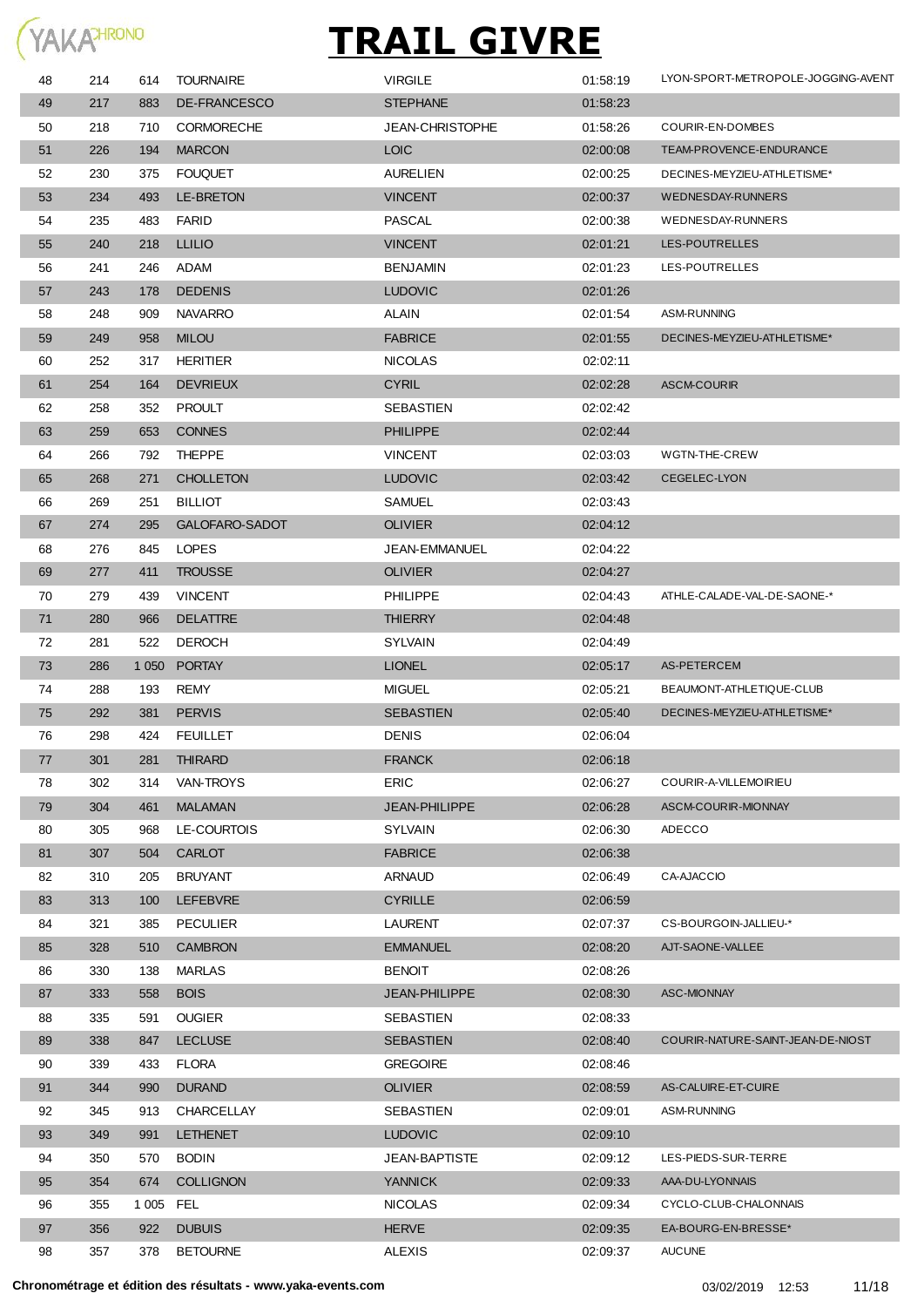

| 99  | 358 | 503 | <b>VIOLLET</b>    | <b>SEBASTIEN</b>  | 02:09:40 |                           |
|-----|-----|-----|-------------------|-------------------|----------|---------------------------|
| 100 | 365 | 721 | <b>BARBIER</b>    | ROLAND            | 02:10:13 |                           |
| 101 | 366 | 429 | <b>MINODIER</b>   | <b>CHRISTOPHE</b> | 02:10:20 |                           |
| 102 | 368 | 580 | <b>LECOMTE</b>    | <b>VINCENT</b>    | 02:10:48 | CASCOL-ATHLETISME         |
| 103 | 372 | 905 | <b>CHABERT</b>    | <b>AURELIEN</b>   | 02:11:04 |                           |
| 104 | 373 | 719 | <b>BARONNIER</b>  | <b>JULIEN</b>     | 02:11:04 |                           |
| 105 | 376 | 970 | <b>JANIN</b>      | <b>XAVIER</b>     | 02:11:08 |                           |
| 106 | 377 | 547 | <b>REYNAUD</b>    | <b>MICKAEL</b>    | 02:11:14 |                           |
| 107 | 382 | 370 | <b>PINGEON</b>    | <b>THIERRY</b>    | 02:11:41 |                           |
| 108 | 383 | 867 | <b>BARRET</b>     | MARTIAL           | 02:11:43 | CAP-QUINCIEUX             |
| 109 | 390 | 728 | <b>CHALANDON</b>  | <b>GUILLAUME</b>  | 02:12:34 | AS-IBM-LYON               |
| 110 | 391 | 297 | <b>LOUP</b>       | <b>ANTOINE</b>    | 02:12:41 | AAA-DU-LYONNAIS           |
| 111 | 392 | 508 | <b>MEJAT</b>      | <b>FABRICE</b>    | 02:12:44 | LAISSE-COURIR             |
| 112 | 393 | 802 | SAUCILLON         | <b>PHILIPPE</b>   | 02:12:49 | TEAM-PINPIN-FOR-EVER      |
| 113 | 394 | 596 | <b>MIEDZINSKI</b> | <b>MICHEL</b>     | 02:12:57 |                           |
| 114 | 401 | 903 | LARDIN            | <b>NICOLAS</b>    | 02:13:12 |                           |
| 115 | 406 | 278 | <b>WIDMER</b>     | <b>SEBASTIEN</b>  | 02:13:35 | TEAM-TRAIL-JURA           |
| 116 | 407 | 173 | <b>MIGEON</b>     | <b>GREGORY</b>    | 02:13:41 | LES-POUTRELLES            |
| 117 | 413 | 988 | <b>DESTOUCHES</b> | <b>SEBASTIEN</b>  | 02:13:58 | <b>MAXELLE</b>            |
| 118 | 414 | 803 | <b>DUCROS</b>     | <b>DAVID</b>      | 02:14:15 |                           |
| 119 | 415 | 981 | <b>HUBERT</b>     | <b>CHRISTOPHE</b> | 02:14:20 |                           |
| 120 | 417 | 456 | <b>THEVENET</b>   | <b>MICHAEL</b>    | 02:14:36 |                           |
| 121 | 418 | 238 | DA-SILVA          | <b>PASCAL</b>     | 02:14:39 | LES-POUTRELLES            |
| 122 | 419 | 915 | <b>GAVILLON</b>   | <b>NICOLAS</b>    | 02:14:42 | <b>ASM-RUNNING</b>        |
| 123 | 420 | 131 | <b>GOLDFARB</b>   | <b>HERVE</b>      | 02:15:08 | AAA-DU-LYONNAIS           |
| 124 | 424 | 930 | <b>GONCALVES</b>  | <b>LAURENT</b>    | 02:15:29 |                           |
| 125 | 428 | 77  | <b>CORDONNIER</b> | <b>REMI</b>       | 02:15:44 |                           |
| 126 | 429 | 574 | VIVIEN            | <b>CHRISTOPHE</b> | 02:15:46 |                           |
| 127 | 431 | 724 | <b>RENAUD</b>     | <b>FREDERIC</b>   | 02:15:49 |                           |
| 128 | 434 | 890 | <b>GIMENEZ</b>    | <b>MARC</b>       | 02:16:18 | LES-TRAILEURS-DU-DIMANCHE |
| 129 | 447 | 812 | <b>DURDILLY</b>   | <b>EMMANUEL</b>   | 02:17:12 |                           |
| 130 | 448 | 220 | SANDOZ-OTHENIN    | <b>DAMIEN</b>     | 02:17:14 | LES-POUTRELLES            |
| 131 | 452 | 161 | <b>POIDEVIN</b>   | <b>STEPHANE</b>   | 02:17:24 | TEAM-PINPIN-FOR-EVER      |
| 132 | 454 | 772 | <b>DEVILLE</b>    | <b>SEBASTIEN</b>  | 02:17:25 | COURSAPUZ                 |
| 133 | 455 | 656 | <b>GUILLOT</b>    | <b>DAVID</b>      | 02:17:26 |                           |
| 134 | 460 | 206 | VALLET            | SEBASTIEN         | 02:17:59 |                           |
| 135 | 462 | 462 | <b>PERRIER</b>    | <b>CHRISTOPHE</b> | 02:17:59 | AS-CALUIRE-ET-CUIRE       |
| 136 | 464 | 561 | MACHABERT         | <b>DAVID</b>      | 02:18:07 |                           |
| 137 | 465 | 764 | <b>GUIO</b>       | <b>DAVID</b>      | 02:18:14 | <b>ROUGEOT</b>            |
| 138 | 468 | 654 | ADJADJ            | <b>PHILIPPE</b>   | 02:18:17 |                           |
| 139 | 472 | 529 | <b>BAUD</b>       | <b>IVAN</b>       | 02:18:22 |                           |
| 140 | 473 | 813 | <b>GUILHERMET</b> | <b>OLIVIER</b>    | 02:18:27 |                           |
| 141 | 477 |     | 1047 DERRIEN      | <b>FREDERIC</b>   | 02:18:52 |                           |
| 142 | 485 | 65  | <b>BOISSET</b>    | <b>FABRICE</b>    | 02:19:51 |                           |
| 143 | 487 | 779 | <b>THEVENIN</b>   | <b>BRUNO</b>      | 02:19:52 |                           |
| 144 | 492 | 310 | <b>BARALIS</b>    | <b>JEROME</b>     | 02:20:19 |                           |
| 145 | 493 | 79  | <b>JAVOUREZ</b>   | <b>ERIC</b>       | 02:20:26 |                           |
| 146 | 496 | 371 | <b>BARRIER</b>    | <b>STEPHANE</b>   | 02:20:51 |                           |
| 147 | 497 | 494 | EL-KHATTABI       | <b>NABIL</b>      | 02:20:59 |                           |
| 148 | 499 | 585 | <b>GIRAUD</b>     | <b>LAURENT</b>    | 02:21:04 | CASCOL-ATHLETISME         |
| 149 | 500 | 900 | <b>D-ANELLO</b>   | <b>FABIEN</b>     | 02:21:07 | AMBERIEU-MARATHON         |
|     |     |     |                   |                   |          |                           |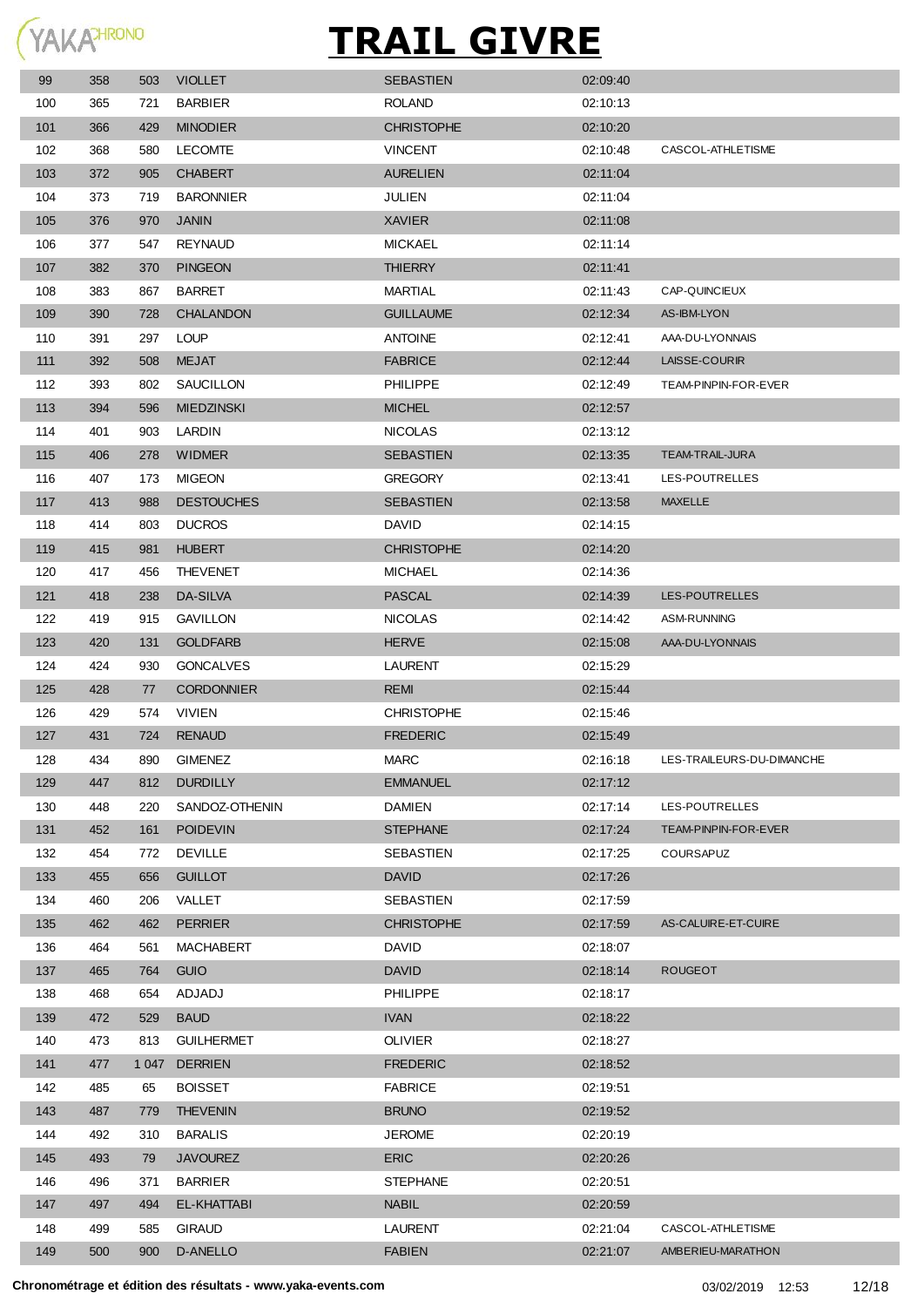

| 150 | 502 | 327     | <b>GIRARD</b>       | <b>MARCELLIN</b>  | 02:21:09 |                             |
|-----|-----|---------|---------------------|-------------------|----------|-----------------------------|
| 151 | 507 | 623     | <b>VIGNON</b>       | <b>DIDIER</b>     | 02:21:22 | SUNDAY-TEAM                 |
| 152 | 508 | 486     | <b>GUERRIAU</b>     | <b>OLIVIER</b>    | 02:21:35 |                             |
| 153 | 511 | 202     | <b>GUILHERMET</b>   | LAURENT           | 02:22:02 | LES-BAMBOUS                 |
| 154 | 512 | 858     | AMARGER             | <b>PATRICK</b>    | 02:22:11 |                             |
| 155 | 515 | 551     | <b>RASCLE</b>       | <b>JEROME</b>     | 02:22:15 | AS-CALUIRE-ET-CUIRE         |
| 156 | 516 | 537     | <b>GUILBAUD</b>     | <b>DENIS</b>      | 02:22:15 |                             |
| 157 | 517 | 875     | <b>GRAND</b>        | <b>ALEXIS</b>     | 02:22:34 |                             |
| 158 | 518 | 414     | <b>BOUGRINE</b>     | <b>MOURAD</b>     | 02:22:56 |                             |
| 159 | 519 | 473     | <b>RIVET</b>        | <b>GEOFFROY</b>   | 02:23:13 |                             |
| 160 | 524 | 590     | LAKOUSSAN           | <b>EKOUE-YVES</b> | 02:23:36 | CASCOL-ATHLETISME           |
| 161 | 527 | 1 0 6 3 | <b>MESSALTA</b>     | <b>LAURENT</b>    | 02:24:00 |                             |
| 162 | 528 | 673     | <b>BAUBY</b>        | <b>CHRISTOPHE</b> | 02:24:09 | DECINES-MEYZIEU-ATHLETISME* |
| 163 | 531 | 993     | <b>REVOL</b>        | <b>OLIVIER</b>    | 02:24:27 | URBAN-RUNNER-FRANCE         |
| 164 | 536 | 609     | <b>BRUYERE</b>      | <b>LIONEL</b>     | 02:24:44 |                             |
|     |     |         |                     |                   |          |                             |
| 165 | 539 | 342     | <b>BARTHOMEUF</b>   | <b>RAPHAEL</b>    | 02.25.16 | ATHLE-CALADE-VAL-DE-SAONE-* |
| 166 | 541 | 1 0 2 9 | <b>FONTAINE</b>     | <b>OLIVIER</b>    | 02:25:26 |                             |
| 167 | 545 | 1 0 0 9 | <b>GUDICE</b>       | <b>SEBASTIEN</b>  | 02:25:53 |                             |
| 168 | 548 | 836     | <b>NOIROT</b>       | <b>LAURENT</b>    | 02:26:11 | CAP-QUINCIEUX               |
| 169 | 551 | 497     | <b>DEBAENE</b>      | <b>ARNAUD</b>     | 02:26:14 | <b>WEDNESDAY-RUNNERS</b>    |
| 170 | 552 | 763     | LAMY                | <b>GUILLAUME</b>  | 02:26:15 |                             |
| 171 | 555 |         | 1 062 VAILLAT       | <b>ROMAIN</b>     | 02:26:36 |                             |
| 172 | 557 | 290     | <b>TERRIN</b>       | ALBAN             | 02:26:51 | DESESPERAID-TEAM            |
| 173 | 562 | 853     | <b>PERNET</b>       | <b>SEBASTIEN</b>  | 02:27:09 | RILLIEUX-TRIATHLON          |
| 174 | 566 | 629     | <b>VIGERY</b>       | JULIEN            | 02:27:17 |                             |
| 175 | 567 | 630     | <b>ROUSSET</b>      | <b>RODOLPHE</b>   | 02:27:21 |                             |
| 176 | 570 | 63      | JAUZE               | <b>PASCAL</b>     | 02:27:45 | SPORT-DIMANCHE              |
| 177 | 572 | 280     | <b>STEU</b>         | <b>CHRISTIAN</b>  | 02:27:50 | ENTENTE-OUEST-LYONNAIS      |
| 178 | 575 | 602     | <b>MUHR</b>         | <b>FABRICE</b>    | 02:28:01 |                             |
| 179 | 578 | 237     | <b>MONARD</b>       | <b>STEPHANE</b>   | 02:28:16 |                             |
| 180 | 581 | 226     | DEBORDE             | <b>DIDIER</b>     | 02:28:32 |                             |
| 181 | 582 | 693     | <b>BURNHAM</b>      | <b>ANDREW</b>     | 02:28:34 |                             |
| 182 | 584 | 296     | KRUMHORN            | <b>JOHN</b>       | 02:28:43 |                             |
| 183 | 590 | 1 0 2 6 | <b>ANTOINE</b>      | <b>PHILIPPE</b>   | 02:29:03 | DOMBES-RUNNING-EVASION      |
| 184 | 597 | 200     | <b>GEHIN</b>        | <b>FREDERIC</b>   | 02:30:12 | CA-AJACCIO                  |
| 185 | 598 | 791     | <b>CHEMAMA</b>      | <b>CYRILLE</b>    | 02:30:19 |                             |
| 186 | 602 | 863     | <b>IHUEL</b>        | <b>PHILIPPE</b>   | 02:30:39 | <b>TVSV</b>                 |
| 187 | 603 | 336     | <b>HAVARD</b>       | <b>BORIS</b>      | 02:30:48 |                             |
| 188 | 606 | 819     | <b>BETTINI</b>      | <b>FREDERIC</b>   | 02:31:12 |                             |
| 189 | 607 | 1 0 2 5 | <b>MERLIN</b>       | JEAN-LOIC         | 02:31:13 | CHASSIEU-GYM                |
| 190 | 619 | 797     | <b>ROMIEUX</b>      | <b>DAVID</b>      | 02:32:33 |                             |
| 191 | 622 | 646     | <b>LISAN</b>        | <b>YANN</b>       | 02:32:39 | <b>COURSAPUZ</b>            |
| 192 | 623 | 632     | <b>PERIER</b>       | <b>GUILLAUME</b>  | 02:32:40 | COURSAPUZ                   |
|     |     |         |                     |                   |          |                             |
| 193 | 636 | 210     | <b>LAPONTERIQUE</b> | <b>GEOFFRAY</b>   | 02:33:05 |                             |
| 194 | 638 | 1 0 2 0 | <b>PERNIN</b>       | <b>FREDERIC</b>   | 02:33:08 |                             |
| 195 | 639 | 986     | <b>VINOCHE</b>      | <b>PHILIPPE</b>   | 02:33:15 |                             |
| 196 | 642 | 999     | <b>DOLOTY</b>       | <b>CHRISTOPHE</b> | 02:33:26 |                             |
| 197 | 646 | 502     | <b>CHOLLET</b>      | <b>PATRICK</b>    | 02:33:56 |                             |
| 198 | 647 | 789     | <b>THIOLLIER</b>    | <b>JEROME</b>     | 02:34:02 |                             |
| 199 | 650 | 607     | <b>BIES</b>         | <b>SYLVAIN</b>    | 02:34:16 |                             |
| 200 | 666 | 955     | <b>BOURDELON</b>    | <b>FABRICE</b>    | 02:36:20 |                             |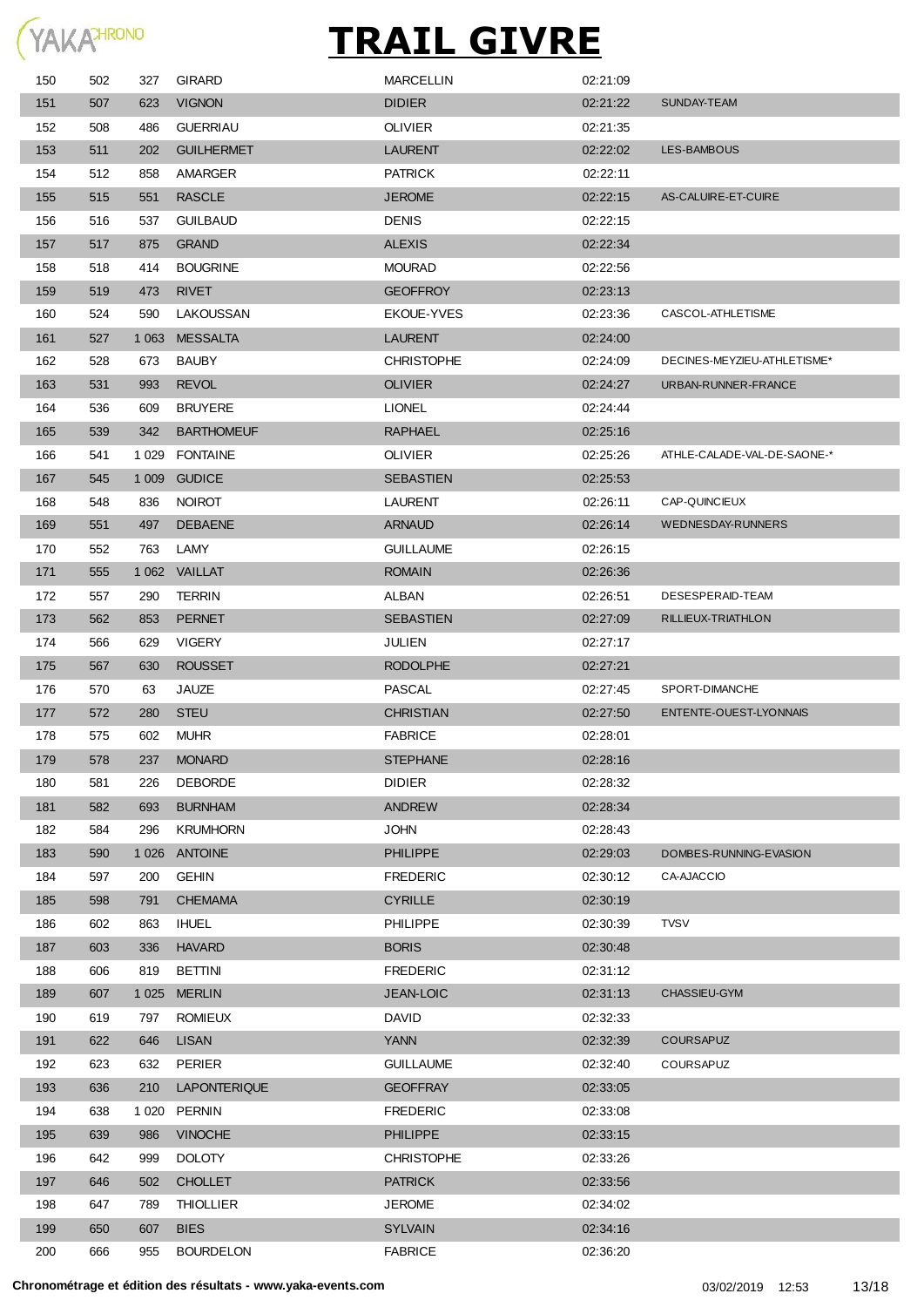

| 201 | 667 |         | 1042 JACQUEMIER    | <b>FRANCOIS</b>   | 02:36:21 |                                     |
|-----|-----|---------|--------------------|-------------------|----------|-------------------------------------|
| 202 | 669 | 252     | <b>FRAISON</b>     | <b>STEPHANE</b>   | 02:36:21 |                                     |
| 203 | 671 | 686     | <b>PEGON</b>       | <b>ARNAUD</b>     | 02:36:58 |                                     |
| 204 | 679 | 313     | <b>CHANOINE</b>    | ARNAUD            | 02:38:07 | AS-CALUIRE-ET-CUIRE                 |
| 205 | 680 | 748     | <b>BEUGNON</b>     | <b>CEDRIC</b>     | 02.38:10 |                                     |
| 206 | 688 | 498     | <b>ELGUIR</b>      | <b>LAHCENE</b>    | 02:39:14 |                                     |
| 207 | 697 | 248     | <b>MARTEL</b>      | <b>FRANCK</b>     | 02:40:07 |                                     |
| 208 | 703 | 703     | <b>BRULIN</b>      | <b>CHRISTOPHE</b> | 02:40:37 |                                     |
| 209 | 705 | 476     | <b>FERRIEU</b>     | <b>CHRISTOPHE</b> | 02:40:41 |                                     |
| 210 | 712 | 387     | <b>VANHEE</b>      | <b>REGIS</b>      | 02:41:31 |                                     |
| 211 | 721 | 516     | <b>SABATKE</b>     | <b>JULIANO</b>    | 02:41:58 | MOTEURS-RUNNERS                     |
| 212 | 724 | 78      | <b>INGIGNOLI</b>   | <b>HERVE</b>      | 02:42:15 |                                     |
| 213 | 726 | 454     | <b>PLANCHE</b>     | JEAN-CHRISTOPHE   | 02:42:39 | SAINT-AMAND-MONTROND-BOISCHAUT-ATHL |
| 214 | 729 | 568     | DEBARD             | <b>DAMIEN</b>     | 02:43:14 |                                     |
| 215 | 733 | 106     | <b>MIRANDA</b>     | <b>STEPHANE</b>   | 02:44:07 |                                     |
| 216 | 739 | 322     | <b>REYNAUD</b>     | <b>FABRICE</b>    | 02:45:29 | <b>SPARTACUS</b>                    |
| 217 | 746 | 736     | <b>FRIER</b>       | <b>BRUNO</b>      | 02:45:47 |                                     |
| 218 | 761 | 341     | <b>BRENEUR</b>     | DAVID             | 02:47:11 |                                     |
| 219 | 765 | 926     | <b>FLORY</b>       | <b>BENOIT</b>     | 02:48:58 |                                     |
| 220 | 768 | 739     | <b>PAQUIEN</b>     | <b>ANTHONY</b>    | 02:49:15 |                                     |
| 221 | 771 | 892     | <b>CARTIER</b>     | <b>ERIC</b>       | 02:50:00 |                                     |
| 222 | 783 | 343     | DE-BERTI           | <b>LAURENT</b>    | 02:52:32 |                                     |
| 223 | 787 | 401     | <b>MORMINA</b>     | <b>YANNICK</b>    | 02:52:51 |                                     |
| 224 | 795 | 581     | <b>PERINI</b>      | XAVIER            | 02:53:59 | CASCOL-ATHLETISME                   |
| 225 | 798 | 60      | <b>PASCAL</b>      | <b>OLIVIER</b>    | 02:54:24 |                                     |
| 226 | 804 | 259     | LATTA              | SEBASTIEN         | 02:55:43 |                                     |
| 227 | 807 | 553     | <b>MECHERI</b>     | <b>OLIVIER</b>    | 02:55:56 | BRONZ'AMIS-DES-SABLES               |
| 228 | 809 | 798     | CHOMEL-DE-VARAGNES | <b>JEROME</b>     | 02:56:00 |                                     |
| 229 | 812 | 979     | <b>BERNE</b>       | <b>FRANCK</b>     | 02:56:10 |                                     |
| 230 | 819 | 84      | <b>CHAMANT</b>     | <b>CYDRIC</b>     | 02:57:54 |                                     |
| 231 | 821 | 1 0 0 1 | <b>GEROUDET</b>    | <b>PIERRE</b>     | 02:58:08 |                                     |
| 232 | 830 | 842     | PERRET             | MATHIAS           | 03:02:19 |                                     |
| 233 | 838 | 665     | <b>FABRON</b>      | <b>JEROME</b>     | 03:03:53 | CS-BOURGOIN-JALLIEU-*               |
| 234 | 845 | 650     | <b>POURRAT</b>     | <b>STEPHANE</b>   | 03:05:37 |                                     |
| 235 | 850 | 187     | <b>OMARI</b>       | <b>LUINES</b>     | 03:08:34 |                                     |
| 236 | 851 | 701     | CHAPTINEL          | <b>ANTOINE</b>    | 03:09:25 |                                     |
| 237 | 852 | 525     | <b>BOUVARD</b>     | <b>ERIC</b>       | 03:10:38 | GO!GOP                              |
| 238 | 853 | 716     | <b>MURARD</b>      | <b>FABIEN</b>     | 03:10:38 | GO!GOP                              |
| 239 | 854 | 127     | <b>BALIQUE</b>     | <b>FABRICE</b>    | 03:11:13 |                                     |
| 240 | 855 | 117     | <b>GAJEWSKI</b>    | <b>RENAUD</b>     | 03:11:14 | AJT-REYRIEUX                        |
| 241 | 857 | 1 0 5 1 | <b>OYER</b>        | <b>CHRISTOPHE</b> | 03:14:44 |                                     |

#### **MASTER 2 FEMME**

| CI.Cat.        | Gen. | Doss. | <b>Nom</b>          | <b>Prenom</b>    | Temps    | <b>Club</b>             |
|----------------|------|-------|---------------------|------------------|----------|-------------------------|
|                | 246  | 417   | <b>MACAZAGA</b>     | <b>CLAIRE</b>    | 02:01:48 | ATHLEFORM42             |
| $\overline{2}$ | 316  | 183   | DE-LA-VILLESBOISNET | <b>CHARLOTTE</b> | 02:07:12 | <b>EA-ISSOUDUN</b>      |
| 3              | 411  | 54    | <b>DUGELAY</b>      | <b>CHRISTINE</b> | 02:13:53 | <b>MY-TRIBE</b>         |
| $\overline{4}$ | 488  | 826   | CALLUELA            | <b>SYLVIE</b>    | 02:19:54 |                         |
| 5              | 533  | 521   | <b>JAMET</b>        | <b>CLAUDINE</b>  | 02:24:40 |                         |
| 6              | 558  | 956   | <b>BONNAVAUD</b>    | <b>CLAIRE</b>    | 02:26:57 | <b>MONPLAISIR-TRAIL</b> |
|                | 629  | 419   | <b>RICOL</b>        | <b>CHRISTINE</b> | 02:32:56 | ENTENTE-OUEST-LYONNAIS  |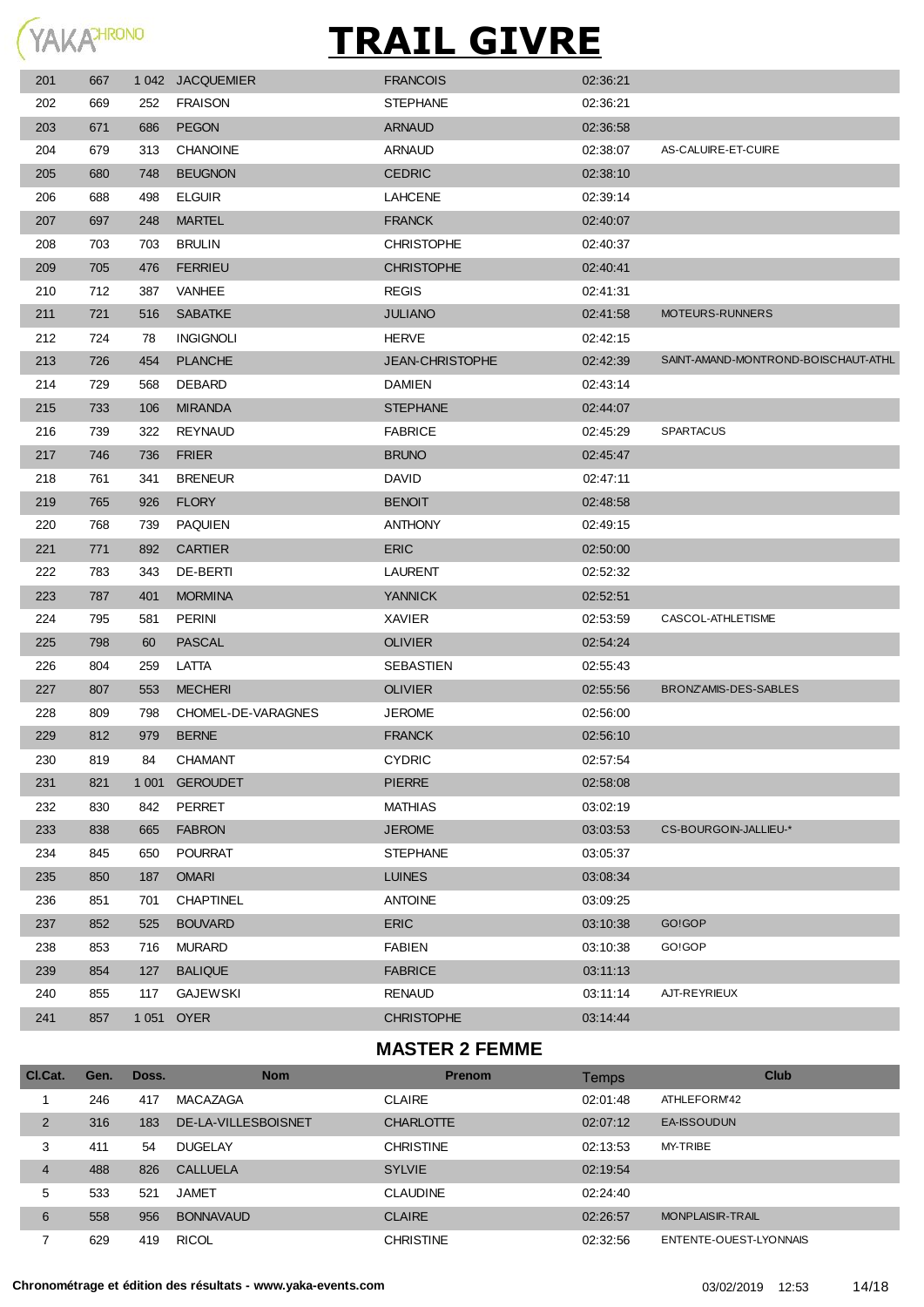#### YAKAHRONO

# **TRAIL GIVRE**

| 8  | 689 | 831     | CHASTRE-JOLY         | <b>ANNE</b>      | 02:39:16 | <b>CORCY-ENDURANCE</b>              |
|----|-----|---------|----------------------|------------------|----------|-------------------------------------|
| 9  | 695 | 428     | <b>SUBRIN</b>        | <b>PASCALE</b>   | 02:39:53 | ENTENTE-OUEST-LYONNAIS              |
| 10 | 725 | 453     | <b>ROUSSEAU</b>      | <b>YVONNE</b>    | 02:42:38 | SAINT-AMAND-MONTROND-BOISCHAUT-ATHL |
| 11 | 728 | 689     | <b>GONZAGA</b>       | <b>MARIE</b>     | 02:43:13 |                                     |
| 12 | 736 | 1 0 3 1 | <b>GHILI</b>         | <b>MARTINE</b>   | 02:45:01 | ATHLE-CALADE-VAL-DE-SAONE-*         |
| 13 | 753 | 304     | <b>GEONI</b>         | MARIE-CLAIRE     | 02:46:24 | MC-TEAM                             |
| 14 | 772 | 465     | <b>CHRETIEN</b>      | <b>CLAIRE</b>    | 02:50:12 | AS-CALUIRE-ET-CUIRE                 |
| 15 | 782 | 500     | <b>LABROSSE</b>      | <b>DOMINIQUE</b> | 02:52:29 | AS-IBM-LYON                         |
| 16 | 791 | 464     | <b>WOJCIECHOWSKI</b> | <b>CECILE</b>    | 02:53:30 | <b>GEOCOUCOU</b>                    |
| 17 | 803 | 130     | <b>BRULEY</b>        | <b>CATHERINE</b> | 02:55:29 | ATHLE-CALADE-VAL-DE-SAONE-*         |
| 18 | 811 | 209     | <b>COUDERC</b>       | <b>VERONIQUE</b> | 02:56:09 | <b>CA-AJACCIO</b>                   |
| 19 | 814 | 612     | <b>PORTRAT</b>       | <b>VALERIE</b>   | 02:56:14 | LYON-SPORT-METROPOLE-JOGGING-AVENT  |
| 20 | 816 | 760     | <b>REGNIER</b>       | <b>PASCALE</b>   | 02:56:34 |                                     |
| 21 | 820 | 294     | AMERGER              | <b>TINA</b>      | 02:57:56 |                                     |
| 22 | 824 | 213     | <b>PIETRINI</b>      | <b>SANDRINE</b>  | 02:59:20 | <b>CA-AJACCIO</b>                   |
| 23 | 829 | 407     | <b>BRANGER</b>       | <b>KETTY</b>     | 03:02:00 | MC-TEAM                             |
| 24 | 832 | 405     | <b>AUDOUIN</b>       | <b>CAROLINE</b>  | 03:03:02 | <b>TEAM-AUDOUIN</b>                 |
| 25 | 849 | 584     | <b>VERON</b>         | <b>AGNES</b>     | 03:07:48 | CASCOL-ATHLETISME                   |
|    |     |         |                      |                  |          |                                     |

#### **MASTER 2 HOMME**

| CI.Cat.         | Gen. | Doss.   | <b>Nom</b>             | Prenom               | <b>Temps</b> | <b>Club</b>                     |
|-----------------|------|---------|------------------------|----------------------|--------------|---------------------------------|
| 1               | 42   | 639     | <b>DONGUY</b>          | <b>LIONEL</b>        | 01:36:11     | LA-FOULEE-COLIGNOISE            |
| $\overline{2}$  | 50   | 279     | <b>SOULES</b>          | <b>JEAN</b>          | 01:38:23     | ENTENTE-ATHLETIQUE-GRENOBLE-38* |
| 3               | 63   | 286     | <b>CHERET</b>          | <b>BRUNO</b>         | 01:41:18     | GA-HAUT-SAONOIS-(FC)            |
| 4               | 132  | 277     | <b>ACHARD</b>          | <b>BRUNO</b>         | 01:49:44     | ATHLETIC-CLUB-TASSIN            |
| $5\phantom{.0}$ | 135  | 633     | <b>SANCHEZ</b>         | <b>ANDRE</b>         | 01:50:05     |                                 |
| 6               | 136  | 491     | <b>ROVERY</b>          | <b>HERVE</b>         | 01:50:05     |                                 |
| $\overline{7}$  | 149  | 412     | <b>MATHOT</b>          | <b>JEAN-FRANCOIS</b> | 01:52:07     |                                 |
| 8               | 153  | 919     | <b>PECQUET</b>         | <b>FRANCK</b>        | 01:52:18     | BOULOGNE-SUR-MER-AC             |
| $9\,$           | 154  | 485     | <b>TOMATIS</b>         | <b>ERIC</b>          | 01:52:20     | CORCY-ENDURANCE                 |
| 10              | 170  | 711     | <b>RUET</b>            | <b>GABRIEL</b>       | 01:55:11     |                                 |
| 11              | 173  | 330     | <b>PIETTRE</b>         | <b>ALEXIS</b>        | 01:55:25     | ORIENTATION-TEAM-BESANCON       |
| 12              | 180  | 126     | <b>GRAJDURA</b>        | <b>THIERRY</b>       | 01:55:36     | LYON-ULTRA-RUN-/-KIKOUROU       |
| 13              | 187  | 181     | <b>BOLLE</b>           | <b>JEAN-PAUL</b>     | 01:55:58     |                                 |
| 14              | 196  | 316     | <b>TOUZE</b>           | <b>PAUL</b>          | 01:56:30     | LES-DAHUS-DU-RHONE              |
| 15              | 210  | 587     | <b>PIGNOL</b>          | <b>MOISE</b>         | 01:57:51     | CASCOL-ATHLETISME               |
| 16              | 215  | 1 0 4 3 | <b>PIETROFORTE</b>     | <b>DOMINIQUE</b>     | 01:58:21     | DECINES-MEYZIEU-ATHLETISME*     |
| 17              | 219  | 214     | <b>CHALON</b>          | <b>PHILIPPE</b>      | 01:58:37     | <b>CA-AJACCIO</b>               |
| 18              | 224  | 717     | GOMES-DA-SILVA-VALENTE | <b>FERNANDO</b>      | 01:59:39     | ATHLE-NIMES-30                  |
| 19              | 239  | 851     | <b>BADIN</b>           | <b>PATRICK</b>       | 02:01:16     |                                 |
| 20              | 242  | 588     | <b>BLAYON</b>          | <b>LAURENT</b>       | 02:01:23     | CASCOL-ATHLETISME               |
| 21              | 250  | 1 0 5 8 | <b>BOUVARD</b>         | <b>PHILIPPE</b>      | 02:01:56     |                                 |
| 22              | 251  | 911     | <b>DUBAYLE</b>         | <b>JEAN</b>          | 02:01:56     | ASM-RUNNING                     |
| 23              | 262  | 978     | <b>DELORME</b>         | <b>DOMINIQUE</b>     | 02:02:57     | <b>BONZAMIS</b>                 |
| 24              | 263  | 82      | <b>GASS</b>            | <b>PATRICK</b>       | 02:02:58     | TR-AILLEURS                     |
| 25              | 267  | 496     | <b>MERLIN</b>          | <b>GEORGES</b>       | 02:03:27     | ASC-BALAN                       |
| 26              | 272  | 704     | <b>FURNION</b>         | <b>ERIC</b>          | 02:04:02     |                                 |
| 27              | 284  | 215     | <b>HOUDUSSE</b>        | <b>JULIEN</b>        | 02:05:02     | <b>CA-AJACCIO</b>               |
| 28              | 290  | 624     | <b>VIGNON</b>          | PASCAL               | 02:05:31     | SUNDAY-TEAM                     |
| 29              | 294  | 463     | <b>BIALEK</b>          | <b>GERARD</b>        | 02:05:45     |                                 |
| 30              | 295  | 877     | <b>BACCONNIER</b>      | <b>PHILIPPE</b>      | 02:05:46     | ENTENTE-SUD-LYONNAIS*           |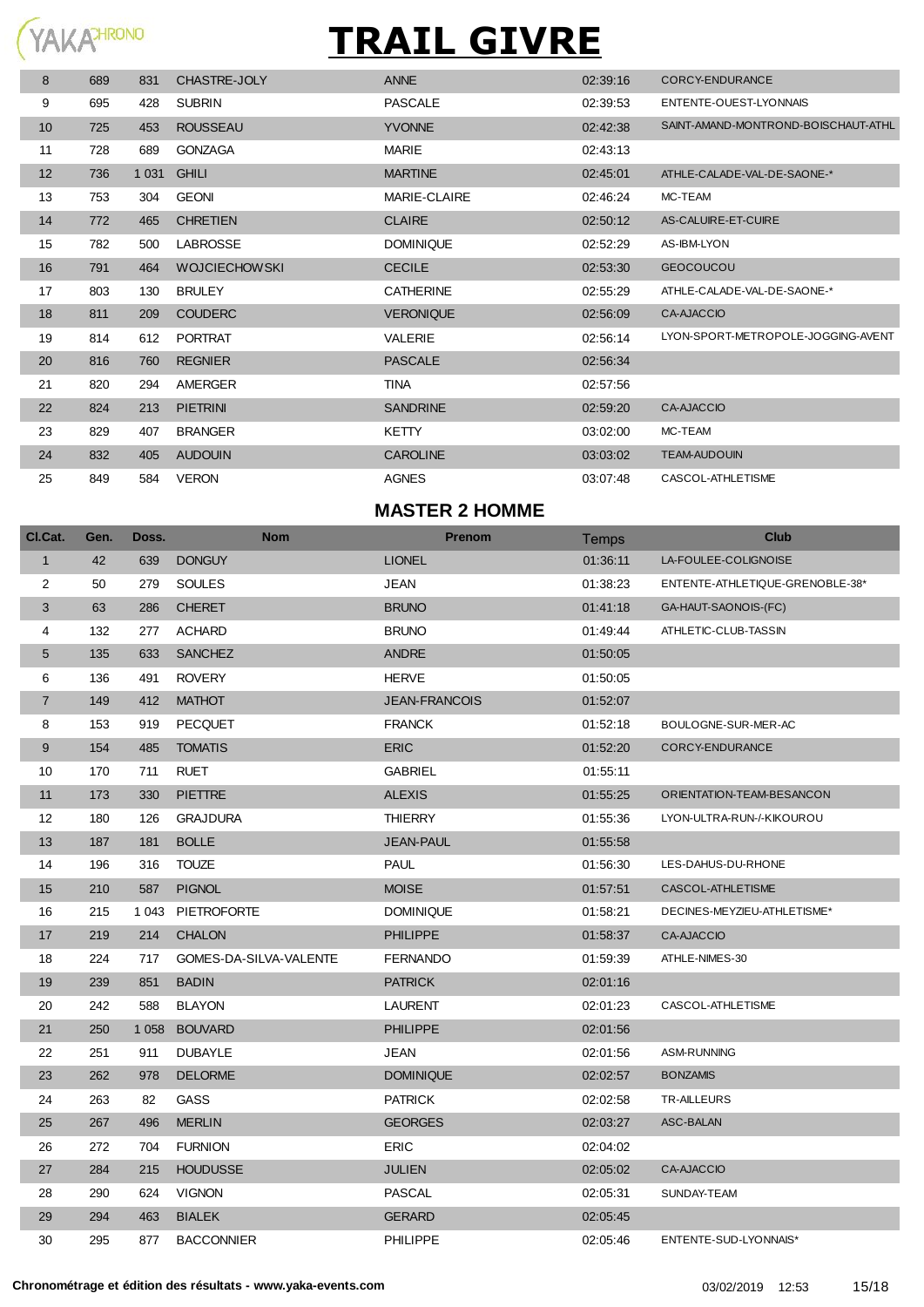

| 31 | 306 | 985     | <b>CROTTI</b>      | <b>GREGOR</b>       | 02:06:34 |                             |
|----|-----|---------|--------------------|---------------------|----------|-----------------------------|
| 32 | 322 | 942     | <b>PERRET</b>      | <b>PATRICE</b>      | 02:07:41 |                             |
| 33 | 324 | 740     | <b>ROUGEOT</b>     | <b>HERVE</b>        | 02:07:50 |                             |
| 34 | 336 | 189     | <b>EBERSWEILER</b> | <b>CHRISTOPHE</b>   | 02:08:34 |                             |
| 35 | 341 | 163     | <b>CRUPELANDT</b>  | <b>BRUNO</b>        | 02:08:51 |                             |
| 36 | 342 | 1 0 3 9 | PERRIN             | <b>MICHEL</b>       | 02:08:53 |                             |
| 37 | 347 | 320     | <b>MINGUY</b>      | <b>JEAN-LUC</b>     | 02:09:03 | <b>WYDIWYA</b>              |
| 38 | 348 | 416     | <b>BERNET</b>      | <b>CHRISTOPHE</b>   | 02:09:09 | GA-HAUT-SAONOIS-(FC)        |
| 39 | 353 | 685     | <b>THOMAS</b>      | <b>DIDIER</b>       | 02:09:25 |                             |
| 40 | 362 | 951     | <b>NOURY</b>       | <b>PATRICE</b>      | 02:10:07 |                             |
| 41 | 370 | 430     | <b>BARBIER</b>     | <b>JEAN-LUC</b>     | 02:11:01 |                             |
| 42 | 371 | 882     | <b>BAIL</b>        | <b>FRANCK</b>       | 02:11:02 |                             |
| 43 | 381 | 713     | <b>RUET</b>        | <b>THIERRY</b>      | 02:11:36 | ATHLETIC-CLUB-TASSIN        |
| 44 | 384 | 230     | <b>MINSSIEUX</b>   | <b>BRUNO</b>        | 02:11:44 |                             |
| 45 | 387 | 338     | <b>GOMEZ</b>       | <b>JUAN-CARLOS</b>  | 02:12:07 | LES-DAHUS-DU-RHONE          |
| 46 | 395 | 253     | <b>ESPARVIER</b>   | PASCAL              | 02:13:00 |                             |
| 47 | 397 | 801     | <b>MIGNEREY</b>    | <b>ETIENNE</b>      | 02:13:04 | <b>ASC-MIONNAY</b>          |
| 48 | 402 | 490     | <b>PASSOT</b>      | <b>PHILIPPE</b>     | 02:13:14 |                             |
| 49 | 412 | 601     | <b>COLLET</b>      | <b>CHRISTOPHE</b>   | 02:13:57 |                             |
| 50 | 421 | 960     | <b>ROUX</b>        | <b>JACKY</b>        | 02:15:15 |                             |
| 51 | 422 | 480     | <b>GAILLARD</b>    | <b>MATTHIEU</b>     | 02:15:27 | WEDNESDAY-RUNNERS           |
| 52 | 425 | 579     | <b>COMMARMOND</b>  | <b>FRANCK</b>       | 02:15:32 | CASCOL-ATHLETISME           |
| 53 | 426 | 292     | <b>LECERF</b>      | <b>YVES</b>         | 02:15:35 |                             |
| 54 | 432 | 245     | <b>PICOT</b>       | <b>LAURENT</b>      | 02:15:54 |                             |
| 55 | 457 | 308     | <b>BENEZECH</b>    | <b>YANNICK</b>      | 02:17:43 | ATHLE-CALADE-VAL-DE-SAONE-* |
| 56 | 461 | 517     | <b>CAMPOY</b>      | <b>DANIEL</b>       | 02:17:59 | LES-DAHUS-DU-RHONE          |
| 57 | 471 | 907     | <b>MORNET</b>      | <b>CHRISTIAN</b>    | 02:18:22 | <b>ASM-RUNNING</b>          |
| 58 | 475 | 533     | AUGER              | <b>LAURENT</b>      | 02:18:42 | SPORT-DIMANCHE              |
| 59 | 476 | 421     | <b>RAHM</b>        | <b>DIDIER</b>       | 02:18:49 | ATHLETIC-CLUB-TASSIN        |
| 60 | 479 | 379     | DE-CARVALHO        | <b>THIERRY</b>      | 02:19:09 |                             |
| 61 | 483 | 554     | <b>MENUEL</b>      | <b>JEAN-CHARLES</b> | 02:19:22 | FR-ANSE                     |
| 62 | 484 | 442     | <b>DUSSAUGE</b>    | <b>BERTRAND</b>     | 02:19:42 | ASC-MIONNAY                 |
| 63 | 491 | 495     | <b>CIFFOTTI</b>    | <b>THIERRY</b>      | 02:20:05 | ASC-BALAN                   |
| 64 | 495 | 691     | VILLENEUVE         | JEAN-MARC           | 02:20:48 |                             |
| 65 | 504 | 881     | <b>MERCIER</b>     | <b>SERGE</b>        | 02:21:18 | MJC-MONPLAISIR-TRAIL        |
| 66 | 509 | 270     | CHARRIER           | <b>GUILLAUME</b>    | 02:21:52 | MONPLAISIR-TRAIL            |
| 67 | 513 | 856     | <b>MARINO</b>      | <b>DIDIER</b>       | 02:22:13 |                             |
| 68 | 523 | 488     | CHEVALARD          | <b>BRUNO</b>        | 02:23:31 | SPORTAIX-RAIDLIGHT          |
| 69 | 532 | 335     | <b>GOIFFON</b>     | <b>DAVID</b>        | 02:24:32 |                             |
| 70 | 542 | 761     | <b>SEVE</b>        | <b>JACQUES</b>      | 02:25:29 |                             |
| 71 | 549 | 725     | <b>BOULAOUINAT</b> | <b>FOUED</b>        | 02:26:12 |                             |
| 72 | 554 | 964     | MOULIS             | <b>LOUIS</b>        | 02:26:33 |                             |
| 73 | 561 | 348     | <b>DE-MARTINI</b>  | <b>JEAN-MARC</b>    | 02:27:07 | LES-DAHUS-DU-RHONE          |
| 74 | 563 | 976     | <b>BONNETON</b>    | PASCAL              | 02:27:11 |                             |
| 75 | 564 | 274     | <b>ETIENNE</b>     | <b>ERIC</b>         | 02:27:14 | US-TORCY-ATHLETISME         |
| 76 | 571 | 902     | DATH               | <b>FREDERIC</b>     | 02:27:48 | RUN-FUN-VITRY               |
| 77 | 579 | 566     | <b>BISSARDON</b>   | <b>GUY</b>          | 02:28:17 |                             |
| 78 | 585 | 657     | VIANA              | DANIEL              | 02:28:50 | BORD2RUN                    |
| 79 | 588 | 408     | <b>GUILLAUME</b>   | <b>JEAN-MARC</b>    | 02:29:01 | ASM-RUNNING                 |
| 80 | 591 | 229     | <b>PLANUS</b>      | <b>PHILIPPE</b>     | 02:29:06 |                             |
| 81 | 596 | 971     | <b>MOURON</b>      | <b>THIERRY</b>      | 02:30:10 |                             |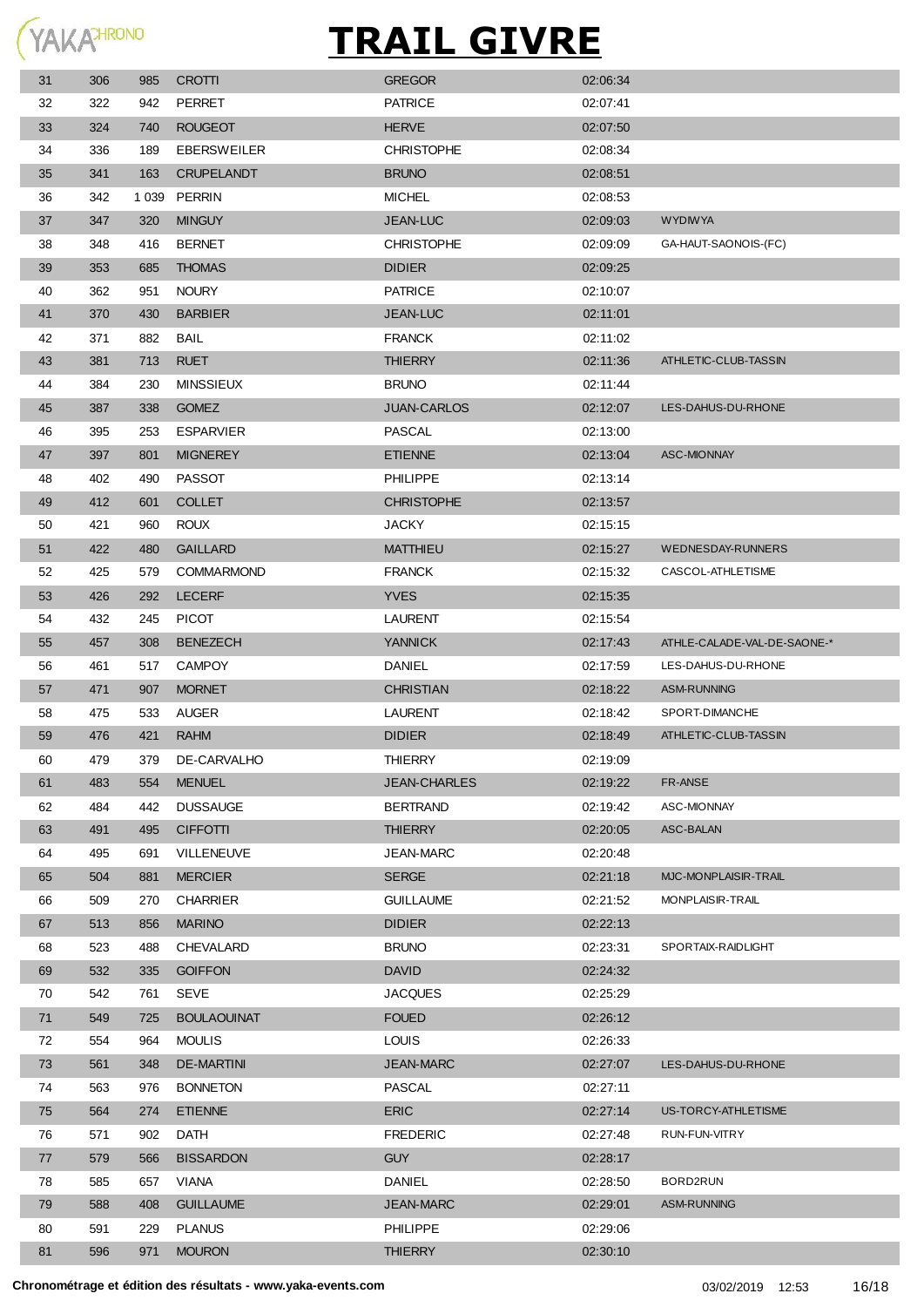

| 82             | 601  | 423   | <b>BONNET</b>    | JEAN-YVES             | 02:30:32 | ENTENTE-OUEST-LYONNAIS              |
|----------------|------|-------|------------------|-----------------------|----------|-------------------------------------|
| 83             | 605  | 415   | <b>MARCO</b>     | <b>DAVID</b>          | 02:30:52 |                                     |
| 84             | 617  | 818   | <b>LAROUX</b>    | <b>DIDIER</b>         | 02:32:15 |                                     |
| 85             | 621  | 367   | <b>NICOLE</b>    | <b>DAVID</b>          | 02:32:39 | SAINT-AMAND-MONTROND-BOISCHAUT-ATHL |
| 86             | 626  | 91    | <b>OBADIA</b>    | <b>JEAN-MARC</b>      | 02:32:44 | <b>EA-ISSOUDUN</b>                  |
| 87             | 640  | 946   | <b>PALLE</b>     | <b>FRANCK</b>         | 02:33:15 | RANDO-NATURE-VILLETTE               |
| 88             | 645  | 477   | <b>ECOCHARD</b>  | <b>CHRISTOPHE</b>     | 02:33:38 | DOMBES-RUNNING-EVASION              |
| 89             | 648  | 443   | <b>GRESSE</b>    | <b>ERIC</b>           | 02:34:03 |                                     |
| 90             | 651  | 793   | <b>TEXIER</b>    | <b>EMMANUEL</b>       | 02:34:19 |                                     |
| 91             | 654  | 758   | <b>MILLET</b>    | <b>DENIS</b>          | 02:34:39 |                                     |
| 92             | 657  | 676   | <b>JOURNET</b>   | <b>CHRISTOPHE</b>     | 02:34:52 |                                     |
| 93             | 659  | 950   | <b>BOUNAAS</b>   | <b>FAOUZI</b>         | 02.35.14 | <b>TRBB</b>                         |
| 94             | 664  | 663   | <b>BLANC</b>     | <b>JOCELYN</b>        | 02:35:48 |                                     |
| 95             | 670  | 832   | <b>JACQUESON</b> | <b>CLAUDE</b>         | 02:36:45 |                                     |
| 96             | 672  | 737   | SELLAMI          | AMAR                  | 02:37:02 |                                     |
| 97             | 678  | 560   | <b>VERGER</b>    | <b>BERNARD</b>        | 02:38:06 |                                     |
| 98             | 685  | 746   | <b>FERRAND</b>   | <b>HERVE</b>          | 02:38:44 | AS-CALUIRE-ET-CUIRE                 |
| 99             | 686  | 331   | <b>PATRAS</b>    | <b>HERVE</b>          | 02:38:45 | AS-CALUIRE-ET-CUIRE                 |
| 100            | 687  | 382   | BOCCON-GIBOD     | JULIEN                | 02:38:56 |                                     |
| 101            | 690  | 830   | <b>SOQUET</b>    | <b>CHRISTIAN</b>      | 02.39.17 | CORCY-ENDURANCE                     |
| 102            | 691  | 899   | <b>RONCHETTI</b> | JEAN-CLAUDE           | 02:39:23 |                                     |
| 103            | 692  | 603   | <b>SUCHEL</b>    | <b>FRANCOIS</b>       | 02:39:36 |                                     |
| 104            | 700  | 136   | <b>DUMOULIN</b>  | <b>FRANCK</b>         | 02:40:34 |                                     |
| 105            | 702  | 862   | <b>CANTAT</b>    | <b>PHILIPPE</b>       | 02:40:34 | A-J-T                               |
| 106            | 704  | 943   | <b>PEYREONG</b>  | <b>SERGE</b>          | 02:40:40 |                                     |
| 107            | 707  | 680   | <b>COMBES</b>    | <b>OLIVIER</b>        | 02:41:04 |                                     |
| 108            | 714  | 231   | <b>RITTAUD</b>   | AL.AIN                | 02:41:42 | AEROPORTS-DE-LYON                   |
| 109            | 720  |       | 1023 ANDREANI    | <b>FREDERIC</b>       | 02:41:55 |                                     |
| 110            | 742  | 283   | CARVAL           | <b>PHILIPPE</b>       | 02:45:40 |                                     |
| 111            | 747  | 311   | <b>DORAND</b>    | <b>PHILIPPE</b>       | 02:45:49 | MC-TEAM                             |
| 112            | 752  | 392   | <b>HENRIOT</b>   | <b>DANIEL</b>         | 02:46:16 | GLOBES-RUNNERS                      |
| 113            | 754  | 305   | <b>GEONI</b>     | <b>PATRICK</b>        | 02:46:33 | MC-TEAM                             |
| 114            | 770  | 225   | <b>GAUTHIER</b>  | ALAIN                 | 02:49:32 |                                     |
| 115            | 773  | 895   | <b>RUSLI</b>     | <b>IWAN</b>           | 02:50:22 |                                     |
| 116            | 784  | 499   | <b>BESSON</b>    | <b>MICHEL</b>         | 02:52:33 |                                     |
| 117            | 790  | 755   | <b>GRELIER</b>   | <b>BERTRAND</b>       | 02:53:27 | LYON-SPORT-METROPOLE-JOGGING-AVENT  |
| 118            | 792  | 766   | <b>GOTTE</b>     | DAVID                 | 02:53:30 |                                     |
| 119            | 793  | 406   | <b>BRANGER</b>   | <b>PHILIPPE</b>       | 02:53:31 | MC-TEAM                             |
| 120            | 794  | 509   | <b>VIAL</b>      | <b>ERIC</b>           | 02:53:31 |                                     |
| 121            | 801  | 223   | <b>ACOSTA</b>    | <b>FREDERIC</b>       | 02:55:10 |                                     |
| 122            | 808  | 889   | <b>BAJARD</b>    | <b>PATRICK</b>        | 02:55:56 | LES-BRONZAMIS-DES-SABLES            |
| 123            | 810  | 638   | <b>WEISBUCH</b>  | <b>ALEXANDER</b>      | 02:56:05 | BRONZ'AMIS-DES-SABLES               |
| 124            | 823  | 255   | <b>ARAUD</b>     | REMI                  | 02:59:00 |                                     |
| 125            | 831  | 501   | <b>LABROSSE</b>  | <b>FREDERIC</b>       | 03:02:25 | AS-IBM-LYON                         |
| 126            | 858  | 785   | <b>BRINDISI</b>  | UMILE                 | 03:15:37 |                                     |
| 127            | 859  | 489   | <b>HOFFMANN</b>  | <b>BENJAMIN</b>       | 03:16:42 | SPORTAIX-RAIDLIGHT                  |
|                |      |       |                  | <b>MASTER 3 FEMME</b> |          |                                     |
| Cl.Cat.        | Gen. | Doss. | <b>Nom</b>       | <b>Prenom</b>         | Temps    | <b>Club</b>                         |
| 1              | 653  | 235   | CORNET           | <b>THERESE</b>        | 02:34:28 |                                     |
| $\overline{2}$ | 730  | 768   | <b>PIPET</b>     | <b>FRANCOISE</b>      | 02:43:22 | ENTENTE-SUD-LYONNAIS*               |